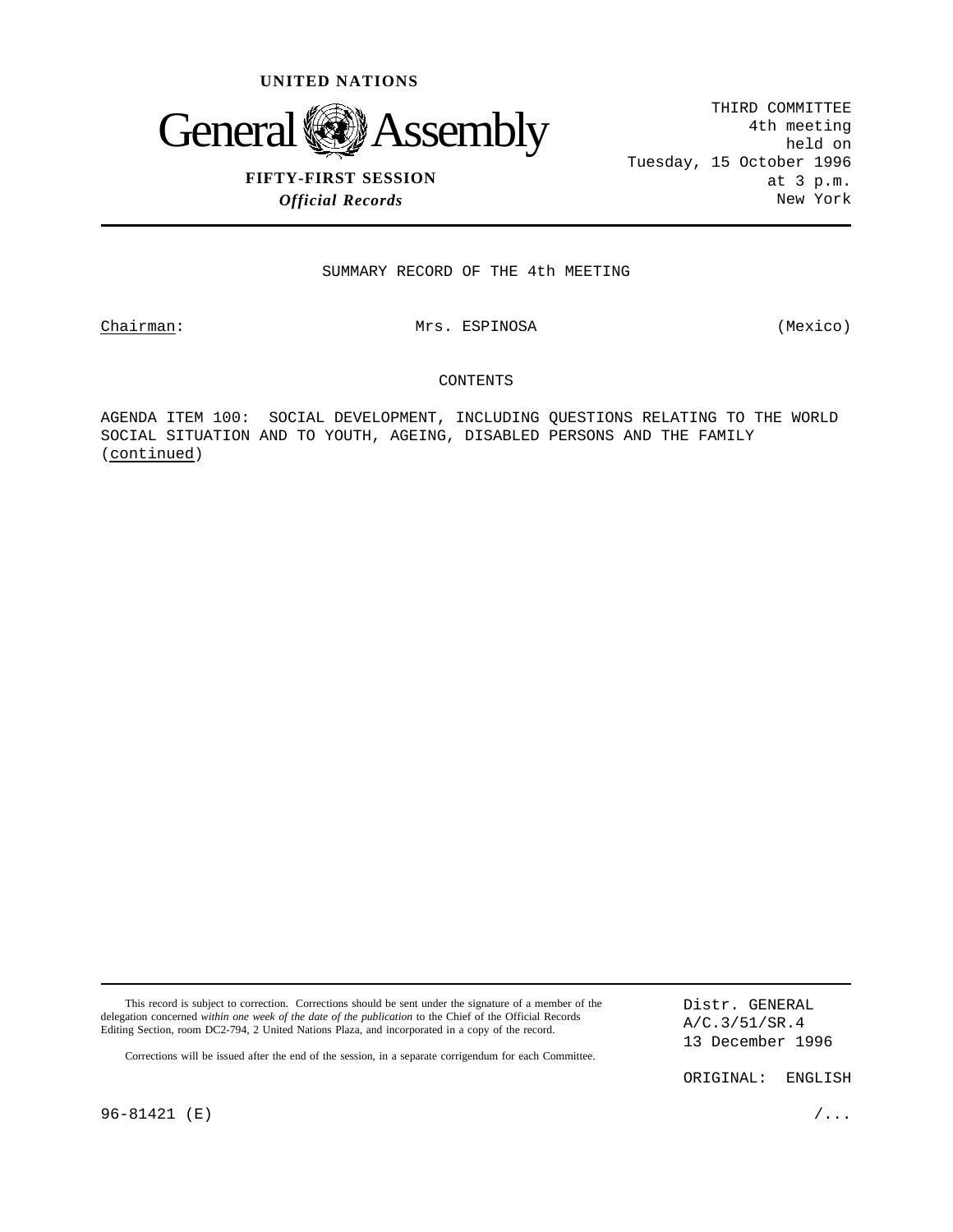## The meeting was called to order at 3 p.m.

AGENDA ITEM 100: SOCIAL DEVELOPMENT, INCLUDING QUESTIONS RELATING TO THE WORLD SOCIAL SITUATION AND TO YOUTH, AGEING, DISABLED PERSONS AND THE FAMILY (continued) (A/51/3 (Parts I and II), A/51/87, A/51/208-S/1996/543, A/51/210, A/51/267; A/C.3/51/4)

1. Mr. CHOWDHURY (Bangladesh) said that social disintegration, poverty, hunger, unemployment, crime and the unfavourable international economic environment continued to retard social development. There was need for a renewed commitment at both the national and international levels to tackle social problems. His country sought to promote social development through poverty eradication, job creation and human resources development. Its development programmes were designed to meet the basic needs of the population and promote self-reliance. A major share of Bangladesh's development budget was allocated to the social sector, with the highest priority given to education, health and population control.

2. His country's social development strategies included special programmes for enhancing the status of women, children, youth, the disabled, the elderly and minorities. Full participation by minorities and other marginalized groups remained a priority. In that regard, mention should be made of the active involvement of the civil society and non-governmental organizations. Bangladesh supported the implementation of the World Programme of Action for Youth to the Year 2000 and Beyond, which would require a firm commitment by Governments and the international community at the national, regional and international levels. His delegation would appreciate information on programmes being undertaken by United Nations agencies to support the efforts of Governments to implement the World Programme.

3. His country's national youth policy set forth programmes to promote the participation of youth in education, skills development, employment and community-development activities. Special emphasis had been placed on ensuring the active participation of girls and young women. The equalization of opportunities for disabled persons was essential. In spite of its lack of resources, Bangladesh had special assistance programmes for people with disabilities. His Government fully supported the statement made by Costa Rica at the previous meeting on behalf of the Group of 77 and China on the question of ageing, and remained committed to the International Plan of Action on Ageing. It had adopted national plans to ensure observance of the rights of the elderly and welcomed the programme for observing the International Year of Older Persons in 1999.

4. Turning to the role of cooperatives, outlined in the Secretary-General's report (A/51/267), he said that Bangladesh had a well-developed cooperative movement in the spheres of rural development, poverty eradication, and empowerment of poor and disadvantaged women and persons without assets. The potential of cooperatives should be utilized in attaining social development goals and there should be increased participation at the regional and international levels. There was a need for greater coordination in the field of social development between the United Nations, its specialized agencies and the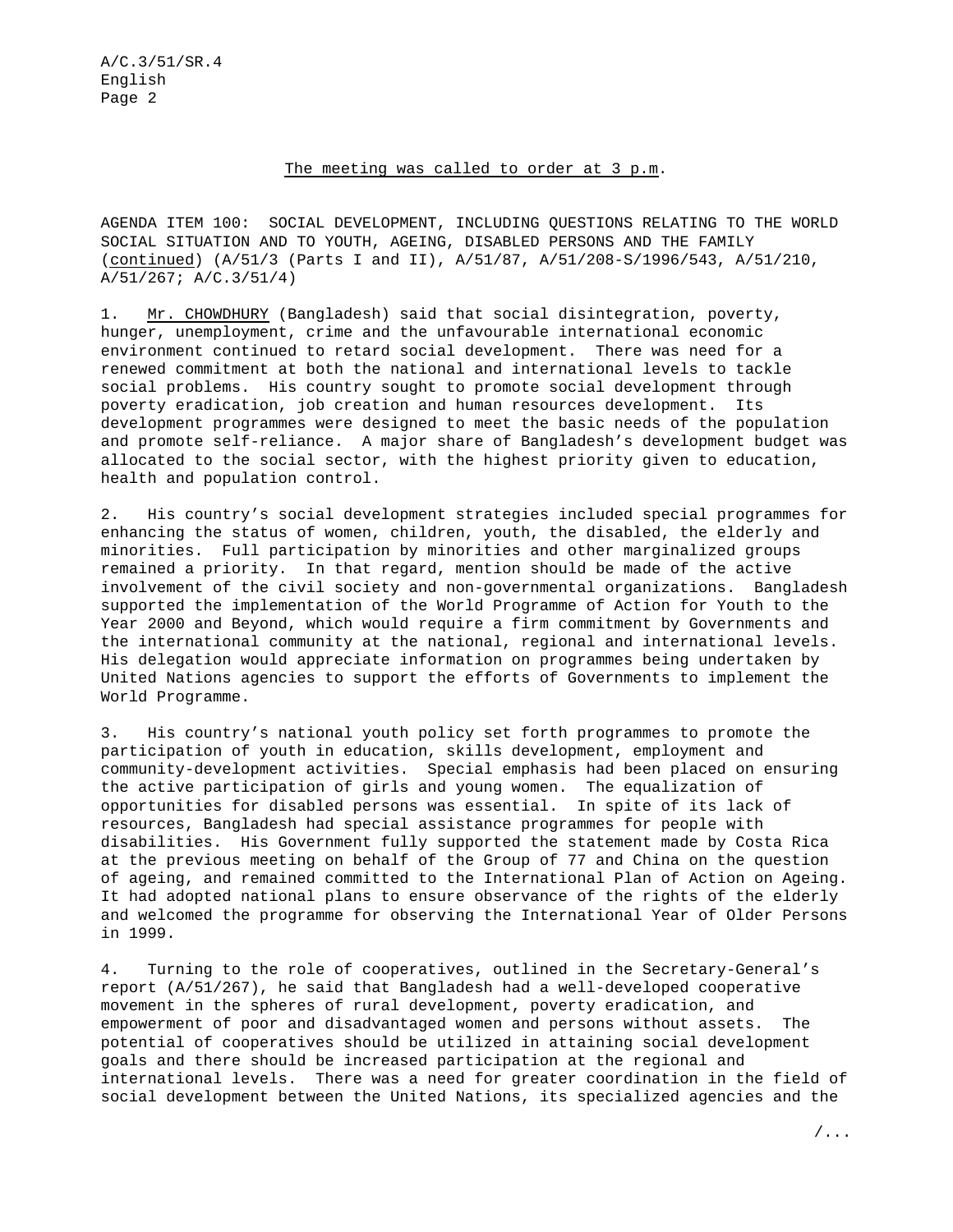international financial institutions. United Nations programmes should be strengthened in order to play a catalytic role in social development at the national level. The Economic and Social Council should play a more pro-active role in harnessing the resources available to the functional commissions. Lastly, the Commission for Social Development should be further strengthened to enable it to monitor the achievement of social development goals.

5. Mr. ADAWA (Kenya) said that his country attached great importance to eradicating poverty, expanding productive employment, and promoting social integration, the advancement of women and respect for human rights. National and international action should give priority to eliminating the obstacles to development, promoting employment and creating a favourable international economic and social environment. His Government's first priority was to maintain a stable macroeconomic framework, while continuing structural reforms to accelerate economic growth. Far-reaching adjustment policies had been put into place to support growth and integrate social sectors, benefiting the poor and other vulnerable groups, such as youth and women. Current programmes encompassed welfare and basic services, skills development, employment and job creation, rural development and environmental conservation.

6. Kenya's welfare and basic services programmes included immunization and the provision of essential drugs to health centres, and nutrition-support programmes for children under five years and for expectant and lactating mothers. His Government had launched national programmes to provide income support, promote self-employment and develop small enterprises through skills upgrading, access to electricity and water, and marketing. Kenya had given priority to education and health and actively pursued a population control policy.

7. The cooperative movement had played an important role in raising living standards. His Government had strengthened the capacity of cooperatives for setting up sustainable enterprises to create employment and generate income. Kenya supported the World Programme of Action for Youth and had set up programmes to implement the priorities identified in the Programme. The international donor community and non-governmental organizations should provide financial support for the Programme. Kenya had also taken measures for the implementation of the Standard Rules on the Equalization of Opportunities for Persons with Disabilities (General Assembly resolution 50/144, annex), and was grateful for the generous assistance provided for its vocational and rehabilitation programmes.

8. Mrs. MARTINEZ (Ecuador) said that her Government, in its efforts to promote social development, had signed important multilateral and bilateral agreements for exchanging information on problems relating to youth, older persons, the disabled and the family. The right to development, including social development, was a universal human right. Both developed and developing countries must assume the responsibility to foster social development. Her Government had established programmes to assist the most vulnerable sectors of society and had enacted legislation specifically designed to protect their rights.

9. Her country's plan of action on gerontology included guidelines from the International Plan of Action on Ageing and provided for the participation of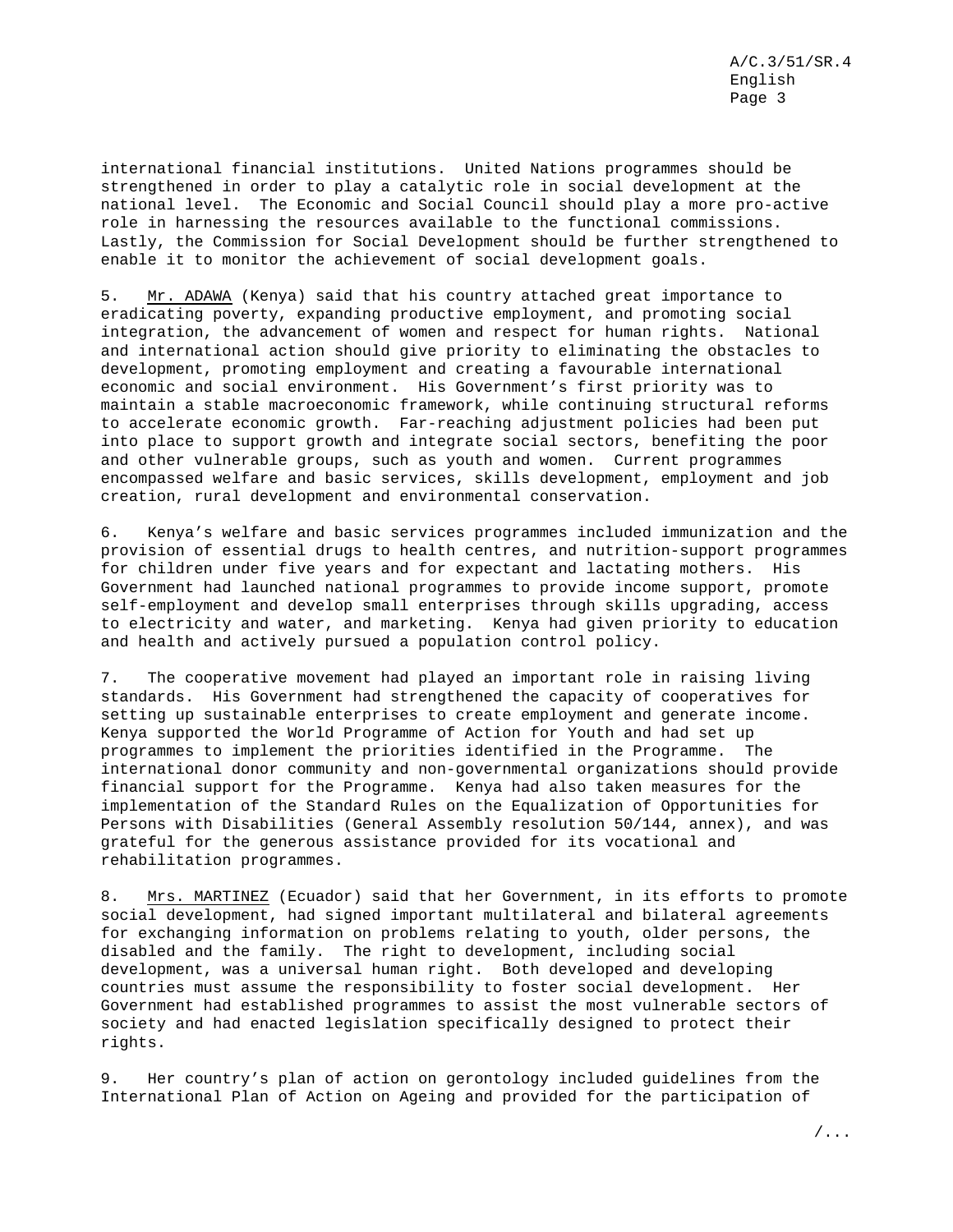State, municipal and private bodies. With regard to disabled persons, the National Council for the Disabled sought to coordinate all efforts by public and private institutions to provide training and counselling. The National Bureau for Youth coordinated activities by private and public organizations relating to the problems encountered by young people. Lastly, she stressed that that important effort must be supported by the competent international agencies.

10. Mr. HUIJSMANS (Netherlands), speaking as his country's youth representative, said that the United Nations tended to portray young people in a one-sided manner as homemakers and builders of families. But young people were politically committed; they were capable of assuming responsibilities and shaping their own lives. With their energy and vision, they could make a longterm contribution to world peace. The United Nations should offer opportunities to the young and enable them to play a full role in the life of society. A charter on the rights of youth was necessary in order to give young people a voice and empower them through personal responsibility.

11. There were situations where the rights of young people were continuously violated. In many developing countries, particularly in Asia, those in authority placed greater emphasis on economic development than on the development of democracy. Over the years, young people and students had played a significant role in the pro-democracy movements in Thailand, South Korea, the Philippines, China, Myanmar and, most recently, Indonesia. In some of those countries, students had been prohibited from dealing with political or social questions. If they demonstrated in public, they ran the risk of arrest and interrogation with the use of intimidation and violence. Those were flagrant violations of the basic right of young people to concern themselves with important social issues, such as improving the situation of landless peasants and workers. The authorities concerned should enter into dialogue with the various groups in their societies, particularly students.

12. The conscription of children for armed conflicts was shocking. The United Nations should take immediate measures to ban the recruitment of children and to demobilize child soldiers, helping them to resume their education and lead normal lives. A working group was elaborating a draft optional protocol to the Convention on the Rights of the Child in order to raise the minimum age at which children might become involved in armed conflicts and for voluntary recruitment in the armed services. He hoped that the draft protocol would be adopted and implemented as speedily as possible and that stricter rules would prohibit the use of child soldiers.

13. The United Nations should view young people as active participants in solving problems, not just as victims. Member States could be instrumental in that regard by guaranteeing the rights of young people and providing them with greater opportunities. The Organization could increase the number of young trainees in United Nations agencies and could target development aid for projects run for and by young people.

14. Mrs. GITTENS-JOSEPH (Trinidad and Tobago), speaking on behalf of the 13 Member States of the Caribbean Community (CARICOM) that were members of the United Nations, said that in spite of progress made in recent years, profound social problems continued to exist. That challenge must be met in a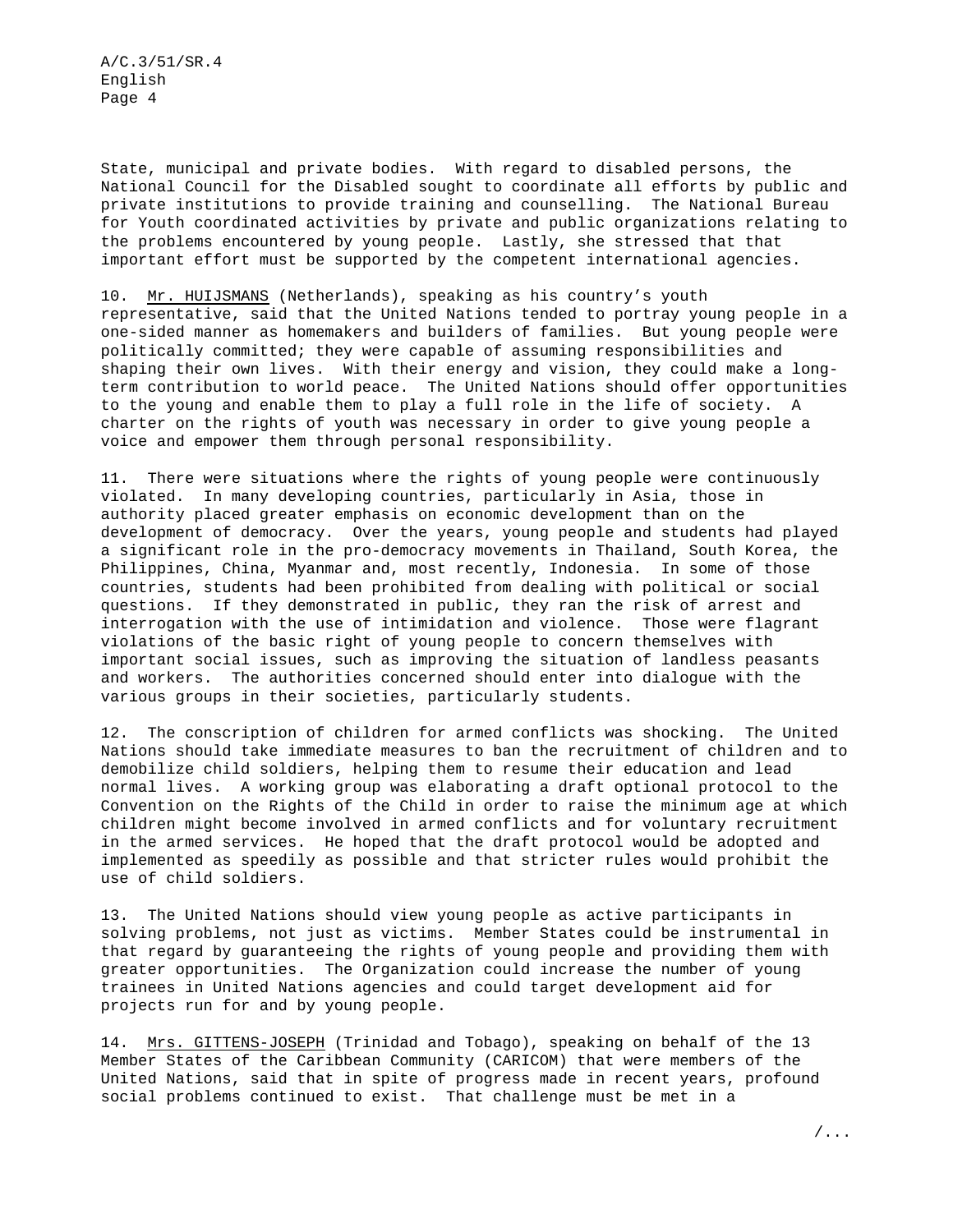comprehensive manner in order to mitigate the problems that threatened to disintegrate the social fabric. In the Caribbean region, much was being done to promote family life and support the family as the basic social unit. Preventive and remedial programmes had been introduced to meet the needs of the family, emphasizing the responsibilities of individual family members, the important role of parents, the need to balance work and family commitments, the protection and development of children, and counselling and support services. Family courts had become a reality in some countries and a family code for the region was expected to be finalized soon.

15. Since there were many female-headed families in the Caribbean region, the empowerment of women in the economic, social and political spheres was particularly important. Efforts were being made to lay down a regional policy on gender equality and social justice. Improving the economic position of women was especially important in that regard. The neglect and exploitation of children and the growing phenomenon of street children caused grave concern. Initiatives are under way to address the problem of street children by providing counselling and reuniting children with their families. The Caribbean Community had initiated a series of youth consultations, with the emphasis on participation by young people, in order to develop a regional youth policy and plan of action. The World Programme of Action for Youth would be useful for Caribbean countries as they tackled the problems affecting youth in the region. Measures were being taken to deal with anti-social behaviour by young people and reduce the high level of youth unemployment.

16. Many CARICOM member States intended to participate fully in the International Year of Older Persons by undertaking projects that would benefit the elderly. Many Caribbean countries were formulating national policies to involve senior citizens in national development and integrate them into society. There were various programmes throughout the region to expand opportunities for the elderly and improve their situation through social welfare and public health reforms. Governments and non-governmental organizations cooperated to provide social services, counselling, recreational activities and medical care. Family and community support was encouraged. The CARICOM member States were also taking steps to implement the World Programme of Action concerning Disabled Persons, in order to improve the situation of people with disabilities. Some countries had introduced financial assistance for the disabled, such as monthly disability assistance grants to needy persons unable to earn an adequate income.

17. The cooperative movement in the Caribbean region was a vibrant economic institution. Cooperatives served as a catalyst in addressing critical needs and had assisted in developing an entrepreneurial culture, especially among disadvantaged groups. Some countries were carrying out national policies for cooperatives to make the sector more sustainable and integrate it with other economic and social sectors. Initiatives were under way to amend legislation to promote cooperative programmes oriented towards job creation, productivity, foreign exchange earnings and savings, and education relating to cooperatives.

18. Mrs. BENNANI-AKHAMLICH (Morocco) noted that the series of world conferences organized by the United Nations in the 1990s had drawn attention to problems affecting children, women, the environment, population, employment, education, health, nutrition and habitat. The success of the programmes of action adopted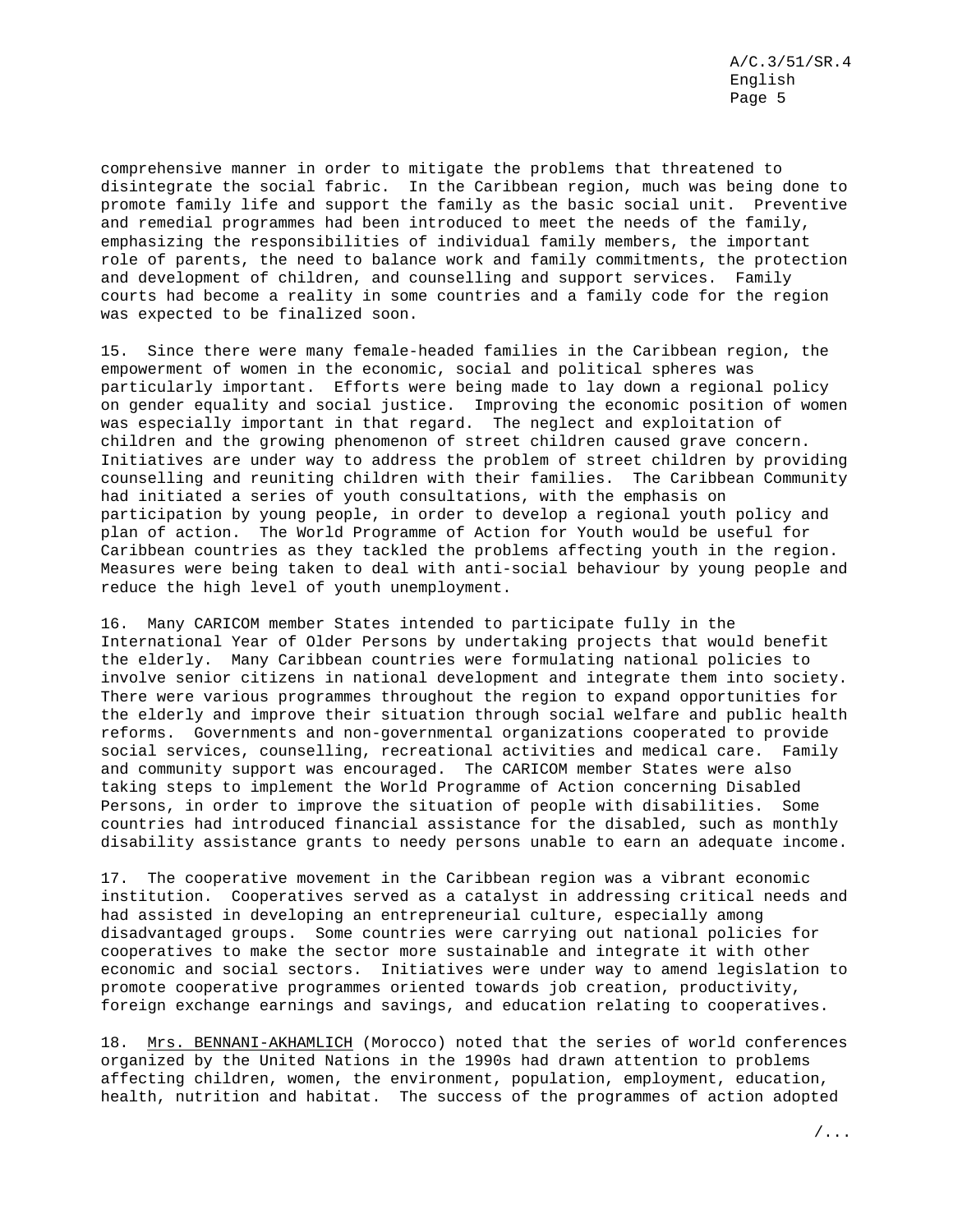at those conferences rested on the political will of national leaders to fulfil their commitments to the developing countries. Improved utilization of development resources continued to be a key issue. Development goals must be fully implemented by Governments in collaboration with the United Nations system, international financial institutions, non-governmental organizations and the international community. Development cooperation must be set up between developed and developing countries for those goals to be attained. International assistance was vital to support the efforts of the developing countries, particularly African and least developed countries. Assistance provided by developed countries would be beneficial to the donor countries themselves and would contribute to the socio-economic development of the entire world.

19. A country's ability to satisfy the needs of its population rested upon political stability, positive social indicators, economic competition and scientific and technological progress. Her delegation welcomed the recent adoption by the Economic and Social Council of a resolution increasing the membership of the Commission for Social Development and annualizing its sessions, and hoped that sufficient resources would be provided for the work of the Commission. Taking account of the major contribution made to social development by the cooperative movement, the United Nations should help cooperatives in developing countries by providing all-round assistance.

20. In 1992 the Moroccan people had voted to amend the Constitution, in order to give priority to the well-being of its citizens. An economic and social council had been created to implement the constitutional provision that all Moroccan citizens had the right to education and employment. Owing to economic difficulties, Morocco had been obliged to adopt a restructuring policy in 1983. Although economic growth over the past 10 years had produced positive effects, it had not benefited the whole population. The Government had therefore adopted a national social plan which would be especially beneficial to people in rural areas, and comprised measures for health care, education, electrification, drinking water, sanitation and housing. Particular emphasis was being placed on the protection of the family, which was the natural environment for the wellbeing of all members of society. Programmes had been created for the integration of women, the education of girl children, and the protection of young people, the elderly and persons with disabilities. Encouraging results had also been achieved in the area of family planning.

21. Her delegation hoped that the Secretary-General's special initiative for Africa would mobilize the entire international community to contribute as generously as possible to economic and social recovery in Africa.

22. Mr. DONOKUSUMO (Indonesia) said that the Secretary-General's report on cooperatives (A/51/267) underlined their importance in providing economic opportunities to the less advantaged and in alleviating poverty. However, more information concerning the impact on cooperatives of the overall world economic situation would have made the report more comprehensive.

23. Indonesia had long supported the use of cooperatives as a means of empowering the poor and providing them with a vehicle to contribute to national development as well as to enhance their individual situations. As part of the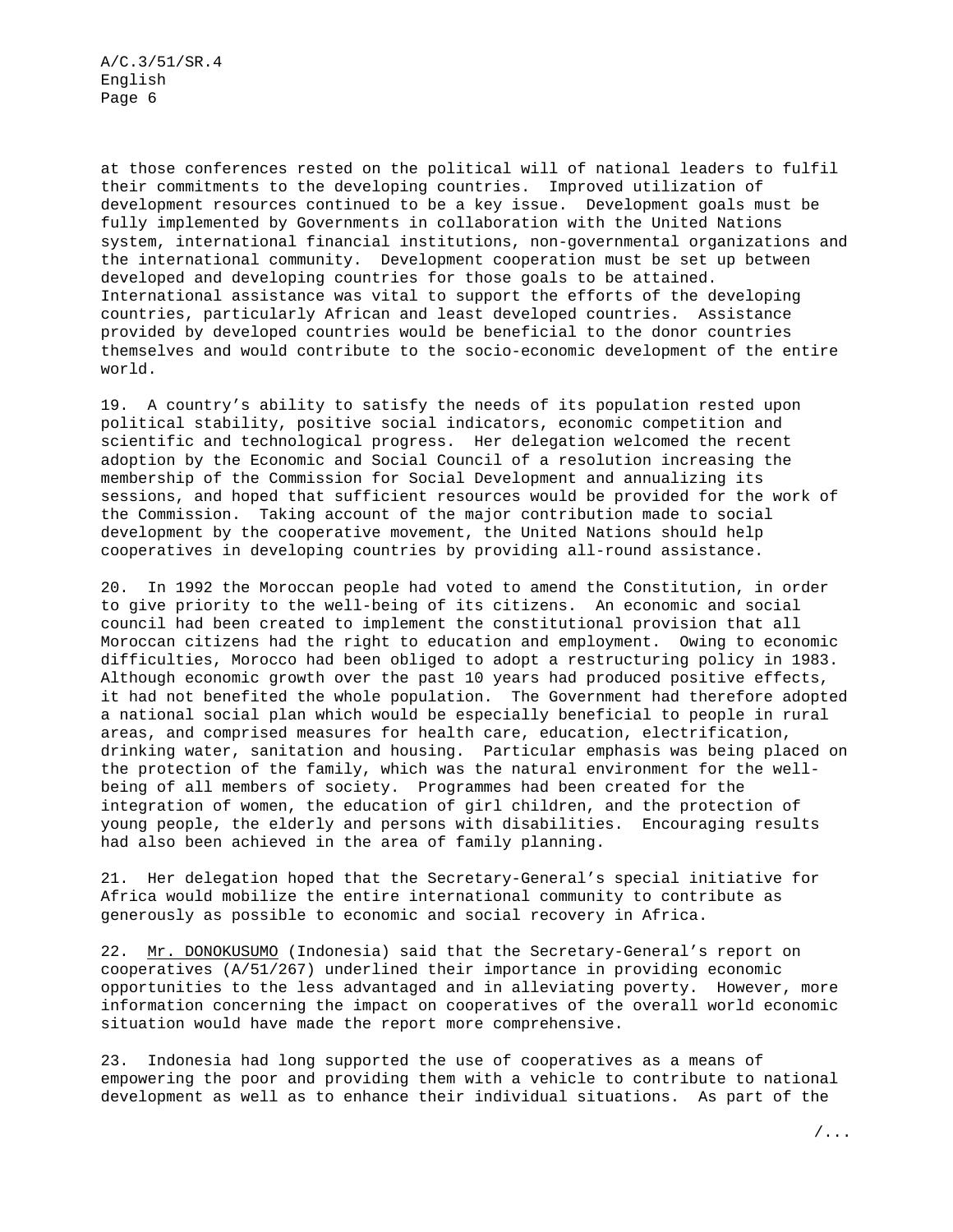follow-up to the World Summit for Social Development, held in Copenhagen in March 1995, due consideration should be given to supporting the role of cooperatives. Governments, international financial institutions and other international organizations should further promote policies enabling small enterprises, cooperatives and other forms of micro-enterprises to develop their capacities for income generation and employment creation.

24. Indonesia had made considerable efforts to improve the management of its cooperatives and to promote them as viable institutions. Education and training were being provided to their members in order to enhance their professionalism and give them the essential managerial and marketing skills. By 1994, there had been a total cooperative membership in Indonesia of nearly 25 million people. The Government would continue to extend the necessary support to cooperatives, which were considered to be a central mechanism for national development. The President of Indonesia had recently said that small businesses and cooperatives could participate in national development through strategic partnerships with large companies, and had called for better cooperation between farmers and private companies to develop industries that could add value to agricultural products. The objective was to improve the management of agro-industries, diversify food products and increase their competitiveness.

25. He reiterated his Government's support for the Copenhagen Declaration on Social Development and the Programme of Action, and its determination to work at all levels towards its full implementation.

26. Mr. REZVANI (Islamic Republic of Iran) said that, despite substantial global economic and social progress, much suffering still prevailed in different parts of the world. More than 1.3 billion people lived in poverty and unacceptable conditions. Although the gap between rich and poor countries persistently widened, they faced common problems such as high rates of unemployment and social disintegration. Compounding such problems were threats to global integration, peace and security, crime, violence, conflict and war. Much remained to be done to improve the quality of life for a large number of people in the world.

27. The past few years had seen international efforts to redefine social development concepts as well as social and economic strategies; at the World Summit for Social Development, issues such as poverty eradication, productive employment and social integration had been addressed, and participants had committed themselves to accord the highest priority to the promotion of social progress worldwide. That entailed achieving justice and betterment of the human condition in an environment conducive to participation by all. The World Summit had explored innovative sources of financing, but there had been no concrete action so far. The fulfilment of that task and of the other Summit goals required political will, a favourable international atmosphere and access to adequate resources and opportunities, particularly at the international level.

28. National efforts and resources alone would not suffice. Such challenges called for an enabling international environment and financial support. Prescriptions for national social integration should be equally applied at the international level. Each State should have an equitable share in shaping the international economic, social and political order. There was a need to forge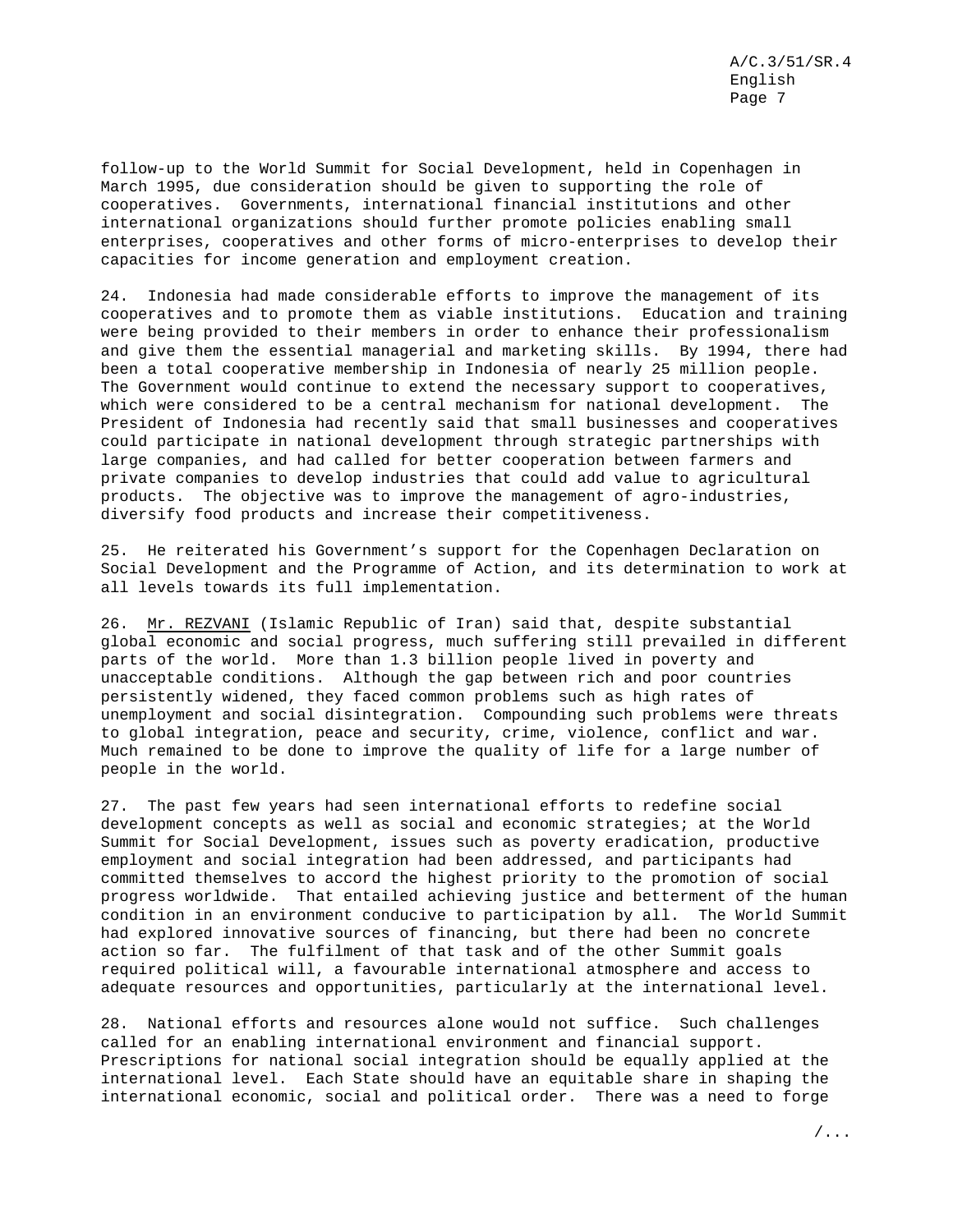international relations in which might and wealth did not generate rights and in which international law was fully observed. The coercive economic measures adopted by certain States against developing countries were inconsistent with the Charter of the United Nations and the Copenhagen Declaration on Social Development. Such measures impeded social development in developing countries. Promotion of respect for the rule of law by all States, big and small, would serve the interest of the international community as a whole.

29. His Government's national development strategies and programmes were being given a people-centred approach. Quality of life was a new focus of concern, and a large portion of total public expenditure had been allocated to social development and poverty alleviation, producing beneficial effects on social indicators.

30. Empowering the young with knowledge and resources, as well as meeting their basic human needs, should be primary goals of national development. As their individual development and social contribution would shape the future of the world, investment in youth-related issues was the foundation for national development. The Islamic Republic of Iran was embarking upon a wide range of initiatives, such as the establishment of local youth commissions and the allocation of appropriate funds.

31. Disabled persons had the inherent right to respect for their human dignity. They should receive the support they needed within the ordinary structures of education, health, employment, vocational training, and rehabilitation and welfare services. They had the right to enjoy economic and social security, and the same civil and political rights as other human beings. A government department had been established to coordinate medical and social services and to ensure the availability of jobs for persons with disabilities.

32. The strength and continuation of growth in societies depended on the existence of healthy family patterns. The family should receive adequate protection and support; its malfunction could be considered as the malfunction of society as a whole.

33. The problem of ageing faced all societies. By the year 2025, older persons would constitute 14 per cent of the global population, and new policies and considerable resources would be necessary in order to deal with their special needs. The proclamation of the year 1999 as the International Year of Older Persons was a good opportunity for Member States to focus on issues concerning the elderly, in order to better identify the means to promote the quality of their life throughout the world.

34. Mr. WILMOT (Ghana) welcomed the statement made at the Committee's previous meeting by the Under-Secretary-General for Policy Coordination and Sustainable Development. His delegation was convinced that the Committee's efforts as part of the intergovernmental process would reinforce national implementation goals. The current discussion of social development helped to focus the international community's attention on specific social groups which, because of their circumstances, deserved particular care. The importance of the family as the basic unit of society had also received due attention. He hoped that Member States would work to fully implement action programmes on youth, older persons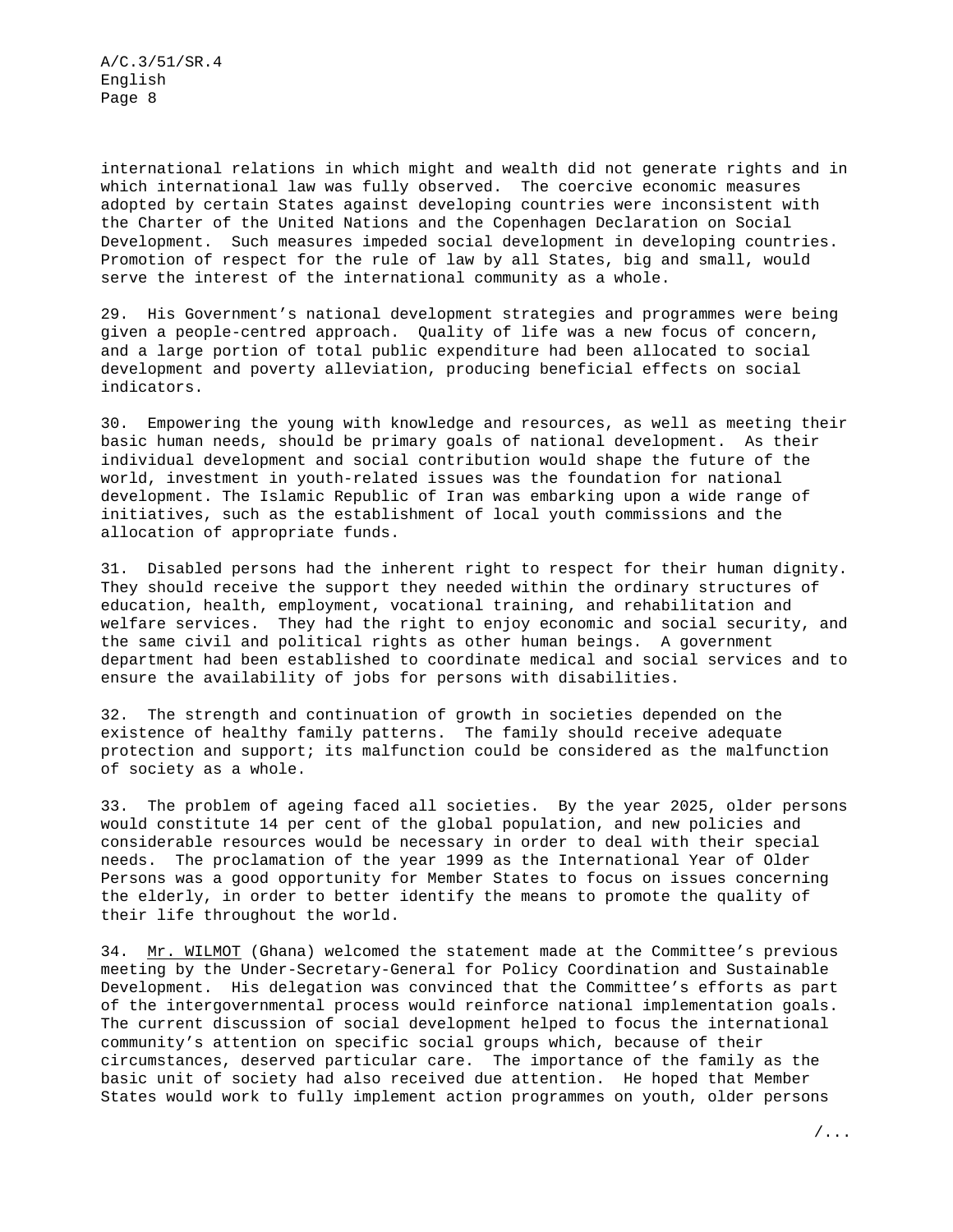and persons with disabilities. Success in those areas would contribute immensely to achieving the goal of social progress, justice and the betterment of the human condition.

35. The adoption of a number of decisions on the mandate, terms of reference and working methods of the Commission for Social Development, and of a new work programme to the year 2000 was an affirmation that the international community was ready to address the underlying causes of the profound problems affecting the world social situation, in order to eliminate distress and insecurity in the lives of all peoples.

36. More than a year after the World Summit for Social Development, the world social situation had changed little. To the problems caused by poverty could be added crime, drugs and ethnic strife, which had acquired global characteristics. Their ramifications required not only national action, but also action by the United Nations system with its capacity for cross-sectoral initiatives combining the mandates and specializations of its various agencies, funds and programmes. His delegation welcomed the decision of the Commission for Social Development, as approved by the Economic and Social Council in its resolution 1996/7, to tackle the special situation of Africa and the least developed countries, the enhancement of social development goals in structural adjustment programmes, and the mobilization of domestic and international resources for social development. The Secretary-General's report on cooperatives (A/51/267) was an important contribution to the principles and objectives of the World Summit.

37. The cooperative sector in Ghana enjoyed strong governmental support. It afforded an effective means for economic empowerment to those who otherwise would have no avenue for productive living. It was increasingly being used at the local level as a means whereby communities could make available appropriate and affordable basic services, thereby contributing to the fight against poverty, unemployment and social disintegration.

38. The international community must ensure that measures to foster social development yielded the expected results. In addition to the special needs of the young, the aged and disabled, and the family unit, attention must be paid to emerging issues and trends affecting social development as a whole. An integrated approach to social development would be the most effective means of dealing with the myriad problems that characterized the world social situation.

39. Ms. JIANG Qin (China) said that the question of youth, ageing and persons with disabilities occupied a very important place in the field of social development. It was gratifying that in recent years the United Nations had undertaken much beneficial work in those areas. The World Programme of Action for Youth had identified priority areas for development of particular relevance to young people, and the issue of ageing had also attracted increased attention worldwide. The Standard Rules on the Equalization of Opportunities for Persons with Disabilities had played an important role in improving the status of the disabled across the world.

40. The international community should, as a matter of urgency, move from policy-making to action so that the relevant programmes could be implemented. The gap between the developing and the developed countries was widening, and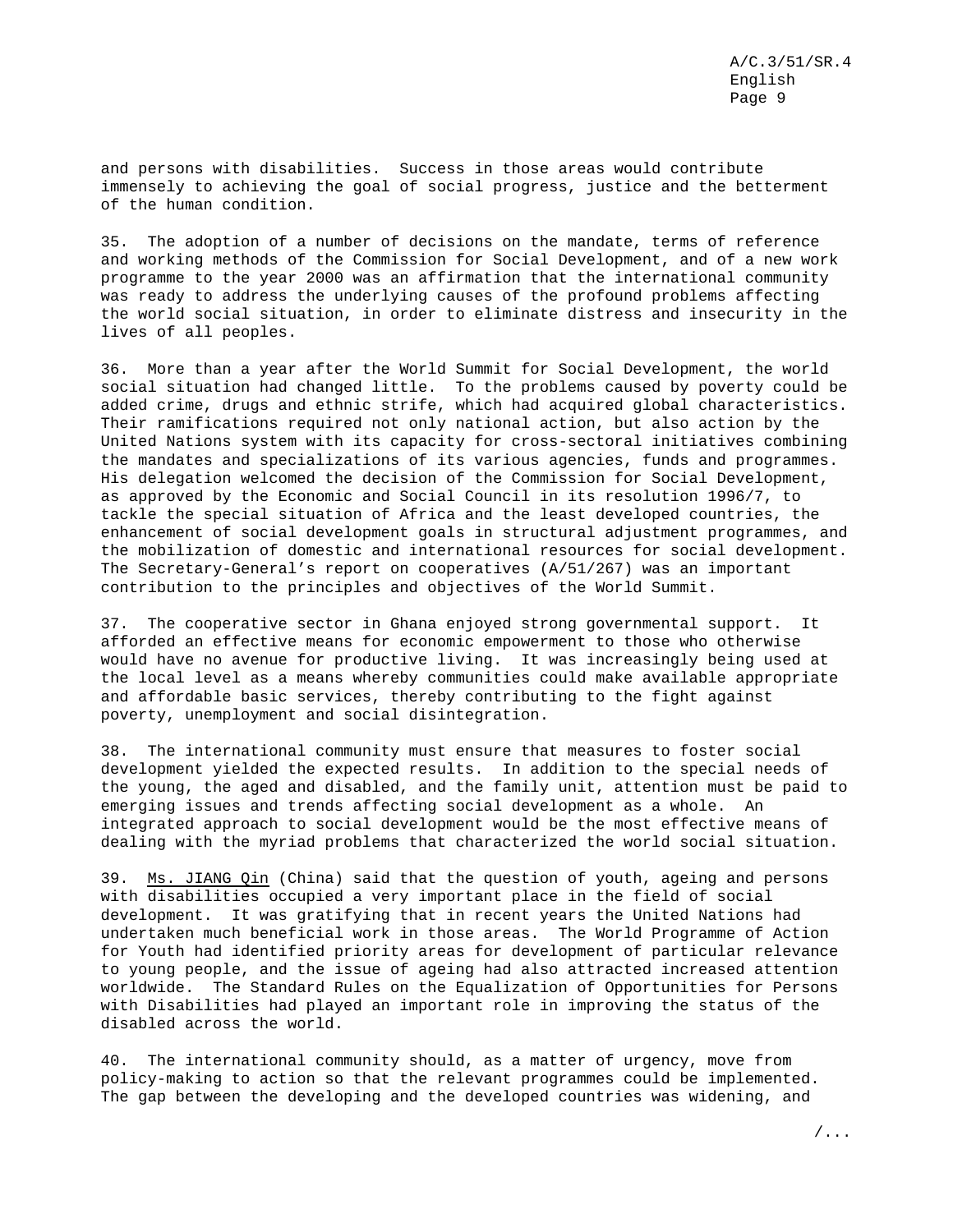many of the former were plagued by poverty, backwardness and shortage of funds. The majority of young people, older persons and persons with disabilities lived in developing countries, and the international community should focus its efforts on helping those countries to eradicate poverty. International cooperation should be enhanced to create conditions in developing countries for the education and employment of the young, the protection of older persons and the integration of the disabled. The Chinese Government had intensified its efforts in those areas, formulating and implementing a series of policies and regulations protecting the rights and interests of the young and promoting their participation in the nation's political, economic and social development.

41. Earlier in the meeting, a member of another delegation had mentioned a so-called Chinese youth and student movement. She hoped that he had done so out of ignorance; if so, it was regrettable. If, however, there had been an ulterior motive, her delegation strongly objected to such a groundless allegation.

42. A network of institutions for older persons had been established in China. A host of measures to protect their rights and interests and provide them with support, medical care, opportunities to offer their services to society, access to education and recreational facilities had been adopted. The Chinese Government had incorporated work for persons with disabilities in its overall development planning, and had taken practical measures to improve the situation of the disabled and to realize the goals of equality, participation and sharing.

43. Her Government would continue its work on the issues of young people, the elderly and disabled persons, take an active part in the United Nations activities in those fields and enhance its exchanges and cooperation with various countries to protect and promote the rights of those groups and facilitate their full participation in economic and social development. She hoped that the United Nations would attach greater importance to the work in those areas through strengthened international cooperation.

44. Mr. Hahm Myung CHUL (Republic of Korea) said that social development issues were complex, multidimensional and closely interlinked with economic development. Governments should not rely solely on the expectation that economic growth would improve the conditions of their people. Growth was, however, necessary for social development, particularly for the least developed countries. He urged developed and developing countries to forge a spirit of partnership so that aspirations to advance the world situation might be realized. Poverty eradication must be approached with decisive national action and international cooperation. His Government looked forward to implementing the Secretary-General's proposals for activities championing the first United Nations Decade for the Eradication of Poverty. Implementation of the World Programme of Action for Youth was necessary in order to tap the potential of young people and encourage youth participation at all levels of development. His Government placed particular emphasis on international youth exchanges.

45. Although the Republic of Korea was still a relatively young society, the extension of life expectancy and low birth rates would lead to an increasingly ageing population. Recognizing the importance of enabling all people to participate actively in society throughout their lives, his Government had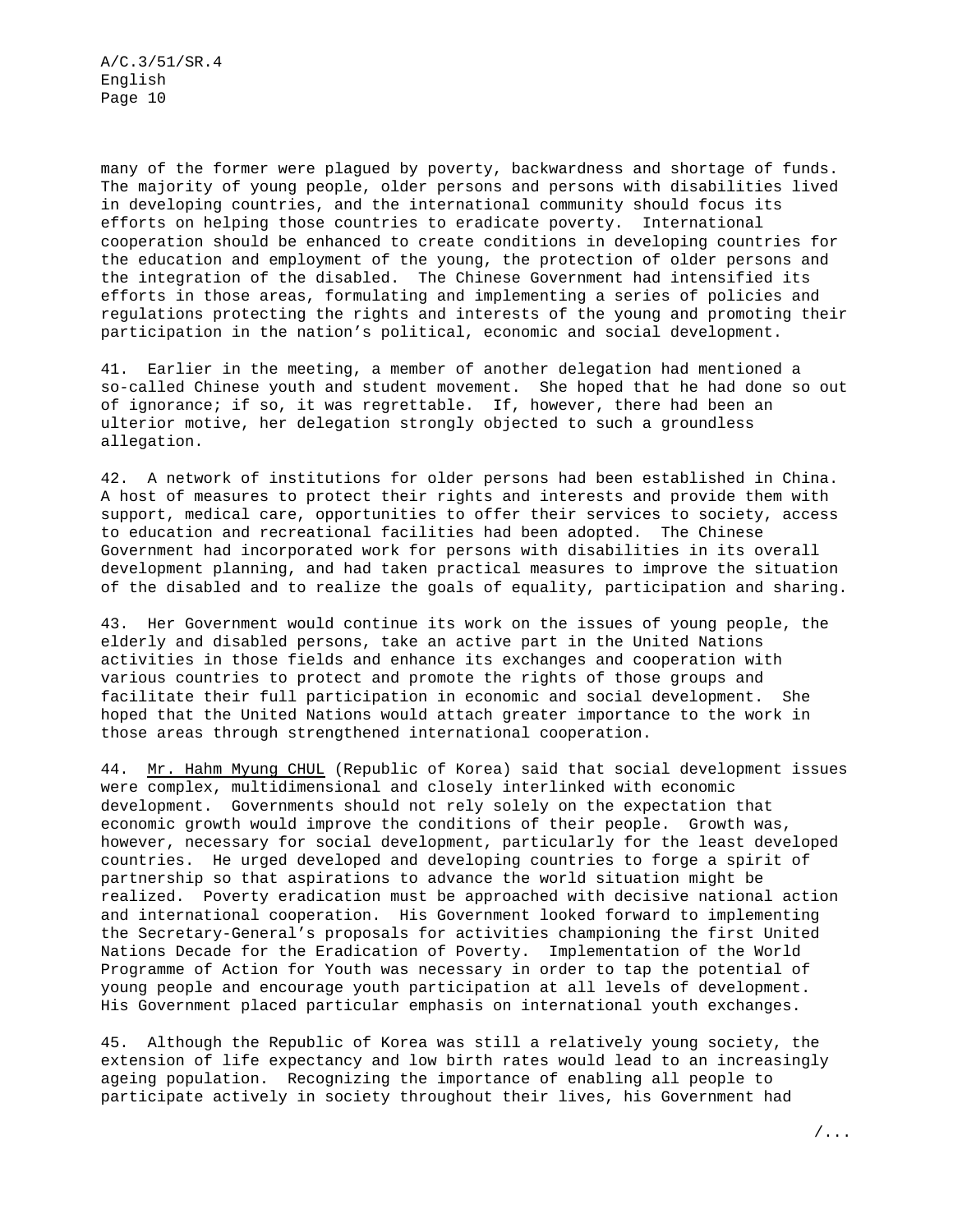developed measures such as employer incentives to encourage the hiring of older persons. Relevant regulations were under review with a view to enhancing their health and medical benefits. The upcoming International Year of Older Persons would provide a valuable opportunity to review the situation and to encourage the formulation of global policies and programmes.

46. Following the adoption of the Standard Rules, his Government aimed to establish more progressive policies for persons with disabilities, including an investment plan to promote employment.

47. In a rapidly changing world, the strengthened unity of the family was more important than ever. The concept of family was changing, reflecting dramatic shifts in economic structure and an evolving system of values. The family, nonetheless, remained the core unit of society, indispensable in providing support and educating children. In order to strengthen the family, societies must focus on the needs of women and children. Genuine social development could only be achieved through gender equality and the promotion of children's rights.

48. The continued political will at the national and international levels to invest in people and their well-being was of prime importance. All actors, in the private and public sectors as well as national and international bodies, should strive to transform words into reality.

49. Mr. KHRYSKOV (Russian Federation) commended the efforts of Member States in recent years to define the place and role of the United Nations in finding concrete solutions to existing social problems and in meeting the challenges of social development both in the near future and in the long term. His delegation supported the strengthening of the role and effectiveness of the functional commissions of the Economic and Social Council to enable them to carry out the tasks entrusted to them in the Copenhagen Declaration and Programme of Action. Many countries faced acute social problems and it was therefore vital that the documents which emerged during the follow-up to the Copenhagen Summit should reflect the widest possible understanding of those problems and propose practical solutions upon which all countries could draw when reforming their own social policy. The needs and interests of every State should be taken into account, including those of countries with economies in transition.

50. He welcomed, in that regard, the proposal contained in the agreed conclusions on coordination of the United Nations system activities for poverty eradication, adopted by the Economic and Social Council (A/51/3 (Part I), chap. III), that the United Nations system should provide technical assistance for developing countries and countries with economies in transition. The Commission for Social Development must put forward practical measures for implementing the recommendations of the Copenhagen Summit and enhancing systemwide coordination. The specialized agencies also had an important part to play. Cooperation at the regional level was crucial, and his delegation wished to propose the holding of regional conferences on social development with a strong emphasis on the realization of the commitments of the Copenhagen Declaration and Programme of Action.

51. In the Russian Federation, economic reform had brought with it complex social problems, although the country now appeared to have turned a corner with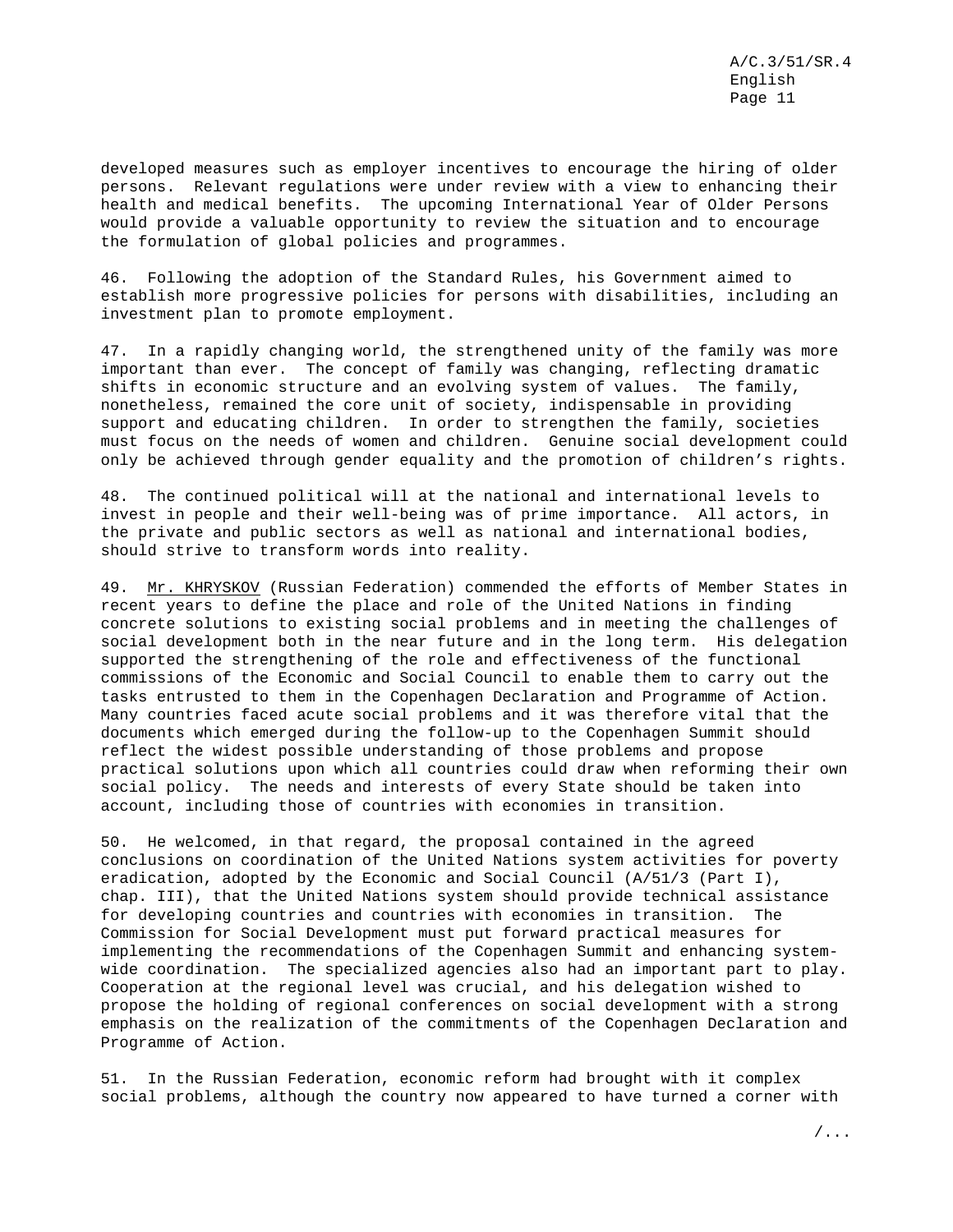economic growth of approximately 2 per cent being forecast for the following year. His Government was currently seeking to create legal safeguards which would render the economic and social reforms irreversible. With regard to the Copenhagen Summit, a national committee had been formed to implement the Declaration and Programme of Action.

52. The stability of the world economy would depend to some extent on the success of the unprecedented transition in the countries of Central and Eastern Europe from centralized, planned economies to the market system. While the Governments of those countries recognized that they bore the primary responsibility, the international community must lend its support and, within the United Nations system, due regard should be given to the social problems that they faced.

53. Mr. AL-NASR (Qatar) said that since the adoption of General Assembly resolution 47/85 and the celebration of International Youth Year in 1985, issues involving youth had figured prominently in the international years designated by the General Assembly, and in international conferences. The General Assembly, in its guidelines for further planning and suitable follow-up in the field of youth, recommended that States should elaborate national youth-related policies and programmes and establish the governmental and non-governmental infrastructure necessary to implement them.

54. Qatar had been one of the first countries to undertake its responsibilities with regard to youth, particularly in the field of sport. It had established a National Olympic Council, a National Sports Union and a General Committee for Youth and Sport. Youth-related services and activities enjoyed special attention. The General Committee for Youth and Sport had taken a number of important initiatives. Among its successes were the establishment of a Centre for Sports Medicine, the Qatari Youth Week held in Madrid, and a great increase in the number of sports centres and teams. Concern for youth extended to the educational and technological fields, and in order to keep abreast of new developments, the Qatari Educational Club and the Youth Centre for Technology had been established and enjoyed full support from the State. Wide-ranging future plans included the establishment of additional youth and sports facilities, the building of Olympic swimming pools, participation in regional and international sporting events and the preparation of a framework for youthrelated concerns.

55. Youth was a valuable resource which must be developed and harnessed by the State. Young people played a leading role in Qatar, and their energy and ability were an important factor in implementing ambitious development programmes. It was recognized that young people had responsibilities and duties, and could make an effective contribution to society.

56. Mrs. LIMJUCO (Philippines) said that the recent major United Nations conferences on social issues had made it clear that human development had two dimensions: economic growth and social reform. The existence of one without the other was neither possible nor acceptable. Her Government had adopted a social reform agenda aimed at promoting economic recovery while addressing the issue of social equity by targeting the most needy groups.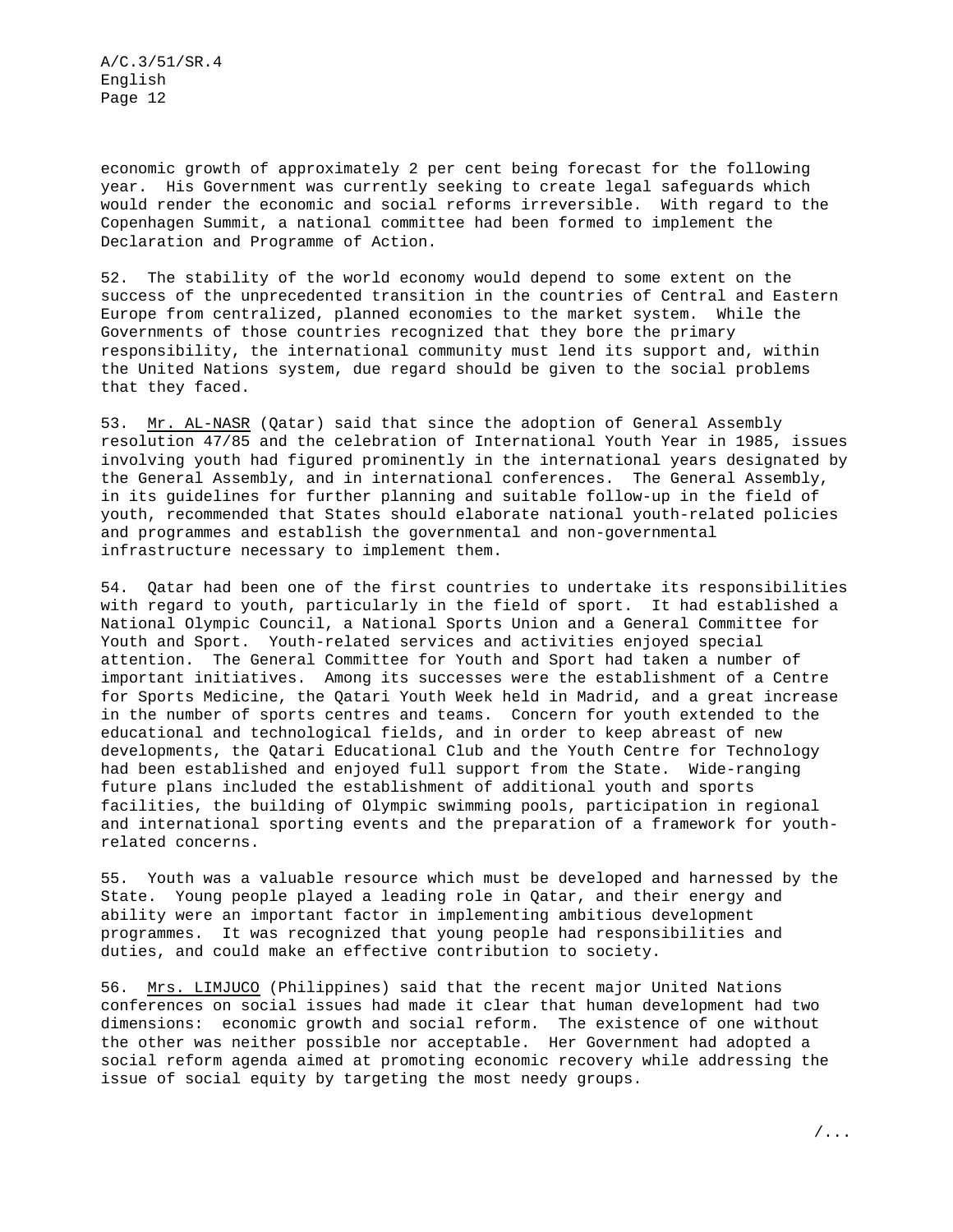57. In a poor country, the aim of development programmes should be to extend people's capabilities to enable them to meet their minimum basic needs. The report of the Secretary-General on cooperatives (A/51/267) recognized cooperative enterprise as a means by which the poorest people could gain a stake in the economy. Cooperatives allowed individuals to combine their resources, thus giving them greater economic weight. In the Philippines, the Punla Development Trust, a joint government and private-sector initiative, had been set up to build the capacities of institutions which provided credit for and promoted enterprise among the nation's poorest citizens. Her Government was committed to a "bottom-up", rather than a "trickle-down" strategy of eradicating poverty.

58. Young people represented a large proportion of the population of the Philippines. Youth issues, accordingly, were of great concern to her Government, which in March 1996 had welcomed the global launching in Manila of the World Programme of Action for Youth to the Year 2000 and Beyond. The Manila Declaration emanating from the Global Indigenous and Youth Cultural Olympics/Summit for Peace and Sustainable Development (A/51/293) contained proposals for implementing the Programme of Action. In the Philippines, a National Youth Commission had been created to formulate policy on youth and to coordinate related activities.

59. She welcomed the forming of a support group to coordinate the preparations for the International Year of Older Persons. She was encouraged by the progress made in developing a disability index based on the Standard Rules on the Equalization of Opportunities for Persons with Disabilities, which were the subject of General Assembly resolution 50/144, introduced by the Philippines. Her delegation was ready to undertake further initiatives on disability and other social issues in coordination with other States and relevant non-governmental organizations.

60. Mr. RI Song Il (Democratic People's Republic of Korea) said that the world social situation continued to deteriorate despite the efforts of the United Nations. Even as the world stood at the threshold of the twenty-first century, social evils such as poverty, organized crime and drug abuse were still rife, while the gap between the developed and developing nations continued to widen. Full implementation of the Copenhagen Declaration and Programme of Action was a vital step towards resolving those problems. Every Member State must draw up a people-centred social development policy. The organs of the United Nations system, particularly the international financial institutions, should enhance their role in that field, according special attention to the needs of developing countries. The cessation of armed conflicts and the lifting of sanctions, whether imposed by the United Nations or by individual countries, were important for achieving social development.

61. Disability issues were of special concern to his Government. He urged all Member States to adopt effective policies to enable disabled persons to participate fully in all areas of life. In the Democratic People's Republic of Korea, disabled persons enjoyed equal rights and opportunities, often receiving preferential treatment.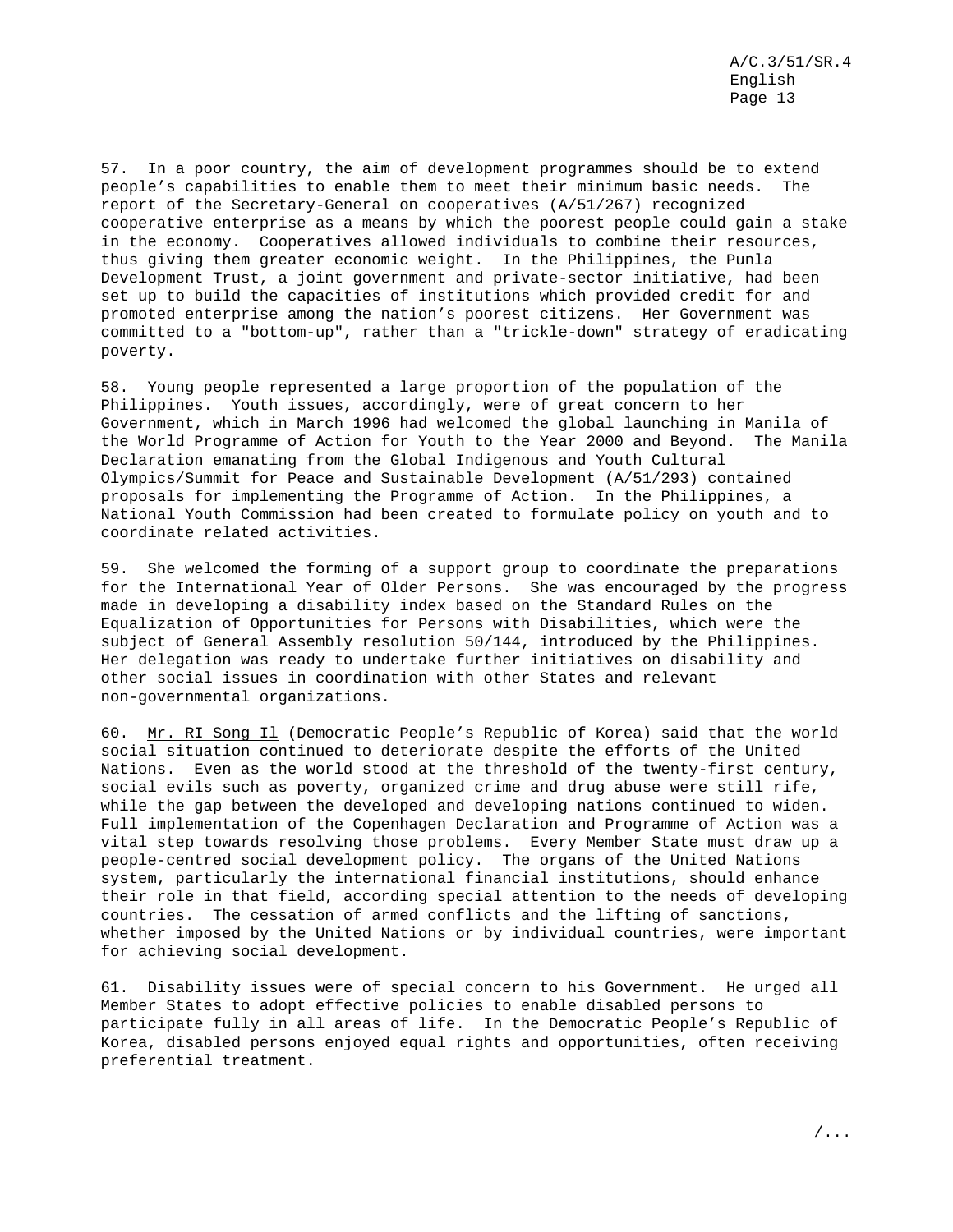62. It was his hope that the commitments made on social development at the recent major United Nations conferences would be speedily implemented and that the developed countries would offer the financial support necessary to achieve that goal.

63. Mr. TESSEMA (Ethiopia) said that the United Nations had been committed to promoting higher standards of living and finding solutions to social and economic problems since its inception. At the Copenhagen Summit, the family of nations had met to agree on joint action to eradicate poverty, expand productive employment and enhance social integration. In its resolution 50/161, the General Assembly, endorsing the Copenhagen Declaration and Programme of Action, had recognized the critical importance of international cooperation to complement national action to achieve those goals. The commitments made at Copenhagen had been a source of great hope and optimism, in particular for developing countries.

64. In 1991, Ethiopia had emerged from 17 years of brutal dictatorship. His Government was endeavouring to rebuild the country's economy and infrastructure. Despite years of famine and drought, Ethiopia had now reached the level of food self-sufficiency. The economic growth rate had risen to 7.7 per cent after a prolonged period of stagnation, while inflation stood at under 1 per cent. The eradication of poverty was a priority. The proportion of the national budget allocated to the social sector had increased dramatically since 1991. Measures on education, health care, population control and women's and youth issues were being implemented from the grass roots up. He urged the Governments of all developing countries to place greater emphasis on social services and to ensure that funding was directed towards the very poorest groups.

65. The eradication of poverty should be pursued with equal vigour by both developing and developed countries, for the consequences of poverty - drugs, diseases, pollution, migration, terrorism and political instability - respected no borders. However, the burden of external debt continued to hamper the development of many poor countries, with some of them spending over 30 per cent of precious foreign exchange earnings on debt servicing. Poverty could not be eradicated through anti-poverty programmes and declarations alone. New and additional resources, efforts and actions were urgently needed both at the national and international levels in order to ensure sustainable development for all.

66. Ms. THAMIM (Pakistan) said that the state of the global economy had a direct bearing on social development. She was therefore heartened to note that, according to the World Economic and Social Survey of 1996, the rate of growth of the world economy was accelerating, though it must become more sustainable. In developing countries, however, the growth of per capita gross domestic product had been small, and in most regions remained in real terms below that in 1980. At the same time, the flow of official development assistance from the donor countries of the Organization for Economic Cooperation and Development (OECD) had declined to well below the agreed target. Against that background, the United Nations must find ways to alleviate the burden on poor countries of servicing their foreign debt.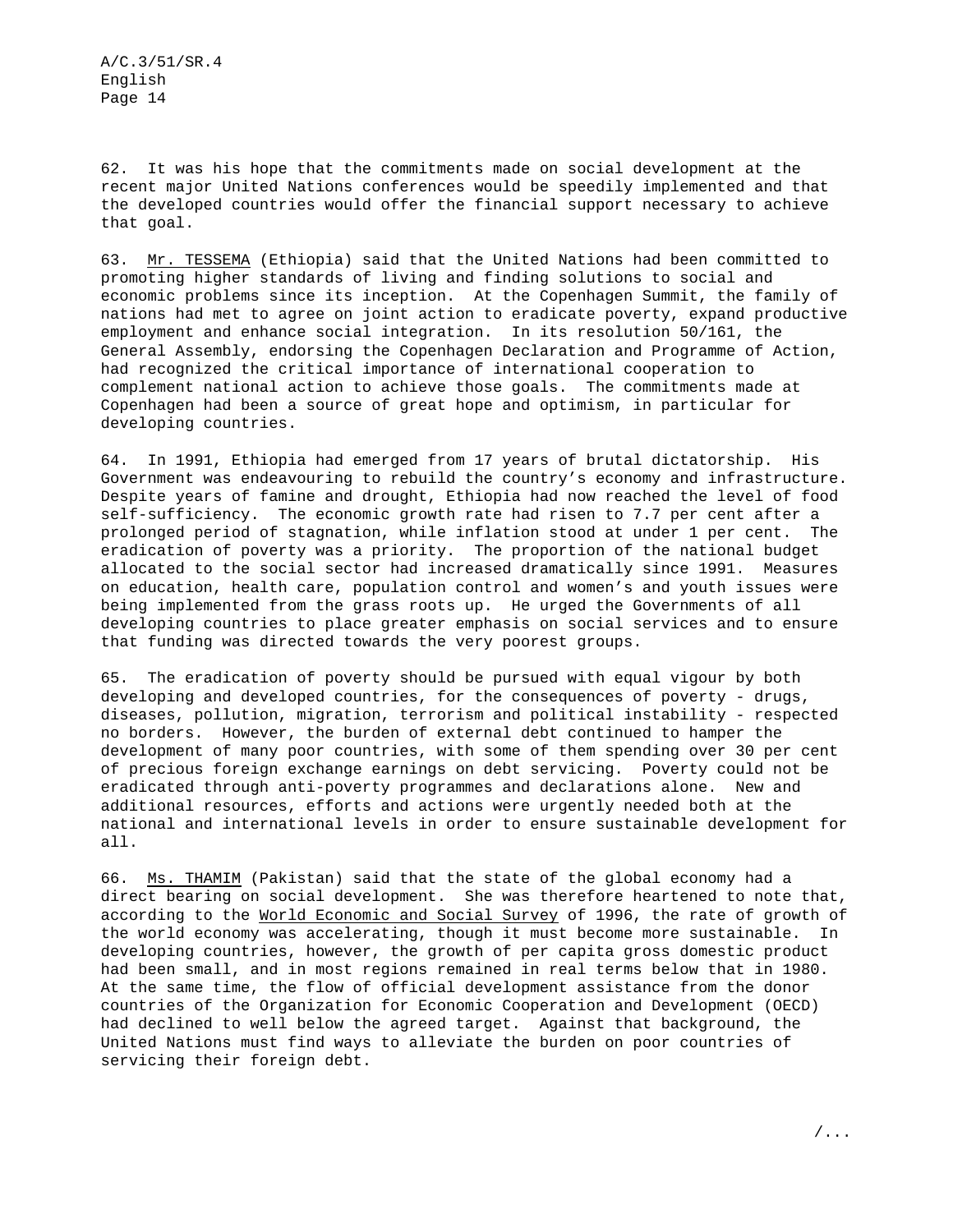67. Hunger, illiteracy, unemployment, social exclusion and drug abuse afflicted many of the world's young people. It was therefore imperative that Governments, together with the United Nations system and all the actors of civil society, should strive to implement the World Programme of Action for Youth. The capacity of the Youth Unit must be strengthened to enable it to carry out the Programme of Action.

68. The proportion of older persons in the world's population was increasing. The preparations for the International Year of Older Persons in 1999 must be supplemented by result-oriented programmes structured around the conceptual framework prepared by the Secretary-General (A/50/114). Developing countries in particular must pay special attention to the needs of their older citizens in terms of nutrition, health care, social security and family support. Disabled persons were one of the most neglected groups in United Nations programmes. Governments should therefore support the efforts of the Special Rapporteur on Disability and contribute generously to the United Nations Voluntary Fund on Disability.

69. She welcomed the Secretary-General's report on cooperatives (A/51/267). The contents should be widely disseminated in the developing countries with a view to raising awareness of the enormous potential of cooperatives to facilitate realization of the goals of the World Summit for Social Development.

70. Her Government had launched a comprehensive social action programme aimed at eradicating poverty, redressing gender inequalities, promoting rural development and protecting the environment. Economic reform and the Government's privatization policy had enhanced funding for social development. Special programmes had been established to aid the most vulnerable groups in society, including women, children, widows, orphans and the elderly. In addition, greater attention was being accorded to the rights of women, children, ethnic and religious minorities and those living in poverty.

71. Mr. AG OUMAR (Mali) said that he would highlight the measures taken by his Government to implement the World Programme of Action concerning Disabled Persons. With the Government's support, many associations of disabled persons had been formed and were now working in close cooperation with the Fédération malienne des associations de personnes handicappées. A national seminar would shortly be held on community-based rehabilitation. Already, one programme geared to community-based rehabilitation in the urban environment was under way in Bamako. A national survey had been carried out to evaluate the needs of young people with disabilities in terms of mobility aids and production had already begun. Among other initiatives, a programme on employment for the disabled was being broadcast on national radio and television and a manual on the equalization of opportunities for disabled persons would shortly be published.

72. There was a need to rationalize the efforts of the various groups working on behalf of disabled persons and, to that end, his Government was organizing a management training workshop for the leaders of associations for disabled persons. The first national sports championships for the disabled would take place shortly. His Government was ready to initiate projects to generate income for disabled persons, thereby ending the problem of begging.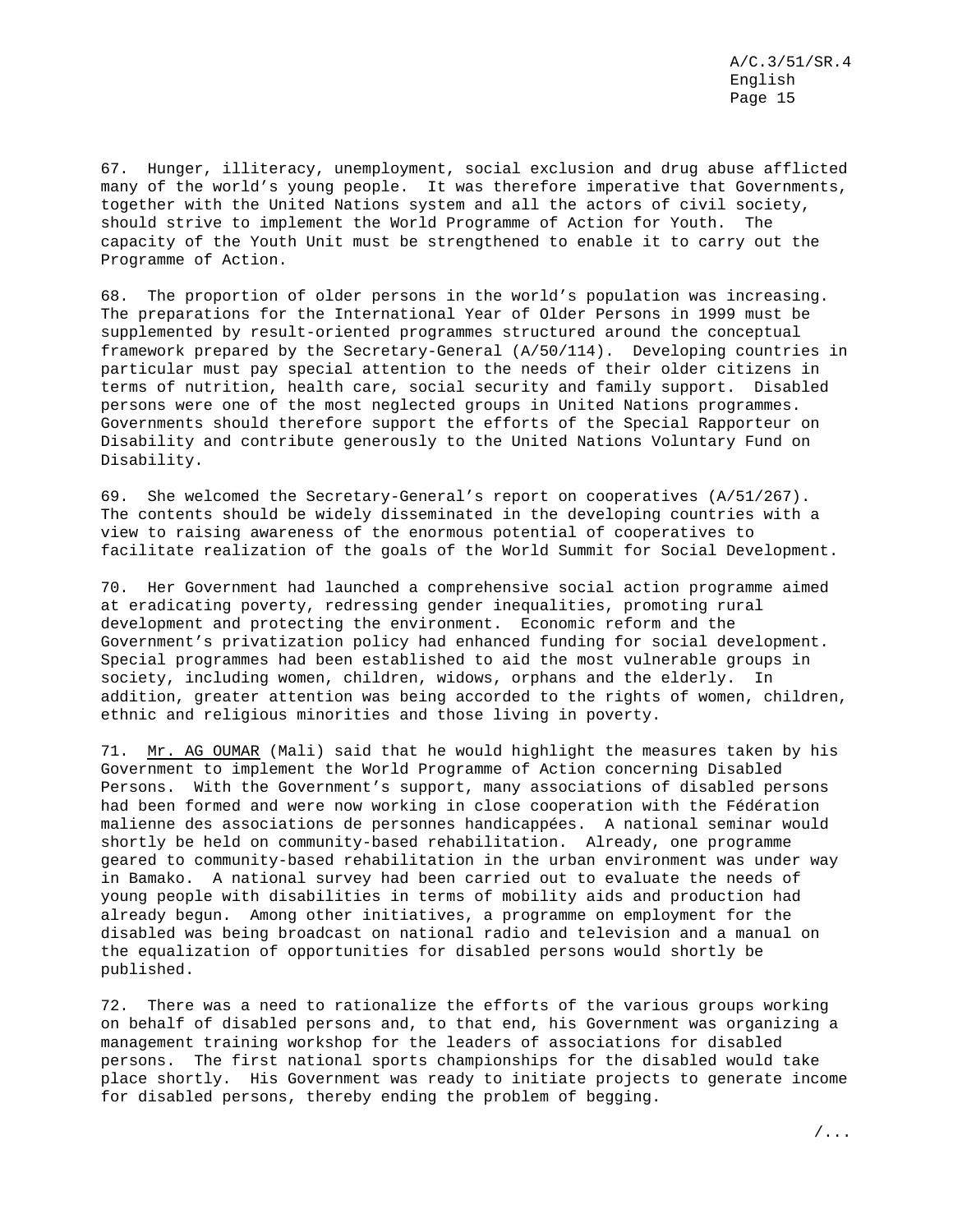73. Mrs. HEPTULLAH (India) said that the main priority of social development in India was to tackle the problems of poverty and inequality. Efforts were being made to combine the imperatives of economic growth with those of social justice through State-sponsored social development, poverty-eradication strategies, affirmative action to redress inequalities and promote social justice, and a close relationship between the Government and non-governmental organizations. The scale of that undertaking in the context of underdevelopment, population pressure, competition for scarce resources and major social and economic transformations could not be underestimated. A key feature was the interplay between democracy, growth, empowerment and social justice, with a strategy centred on affirmative action to benefit the largest categories of the socially disadvantaged, by breaking down invisible barriers to political participation at all levels.

74. The family unit in India was very strong and provided the social security net for vulnerable family members; however, the traditional extended or joint family was increasingly being eroded because of the strains of modern life. Three aspects were especially relevant: to adapt the institution of the family to modern times while preserving the stabilizing functions of the traditional family; to emancipate women from traditionally defined roles to enable them to participate as equal partners in public life; and to control population growth, which was related both to gender justice and to the imperatives of economic development. India had been implementing active holistic family-welfare strategies over several decades based on the linkages between education, economic and social development, and population control.

75. The welfare of youth was closely linked to political stability, economic growth, and educational and employment opportunities; the future of society depended on harnessing their energies. The chief priorities were employment generation and universalization of elementary education along with reducing disparities in education between rural and urban areas and ensuring education for disadvantaged groups, notably the girl child. With regard to the question of ageing, her delegation associated itself with the comments made by Costa Rica on behalf of the Group of 77 and China.

76. Four national institutes in four different areas of disability, namely visual, orthopaedic, speech and hearing, and mental handicaps, had been set up to provide education, training, counselling and rehabilitation. Major programmes to reduce disabilities had been adopted and technologies for disabled persons were being developed.

77. The Secretary-General's report on the cooperatives (A/51/267) contained valuable observations with regard to the efficacy of cooperatives in promoting social development.

78. The solution of the various problems of social development required both political commitment and substantial funds, national and international. It also required time. Adequate programmes for special categories could best be addressed only in the context of a general development effort for which an enabling international environment was essential. It was ironic that, despite the explicit recognition at the World Summit for Social Development that problems of underdevelopment required international cooperation, the utility of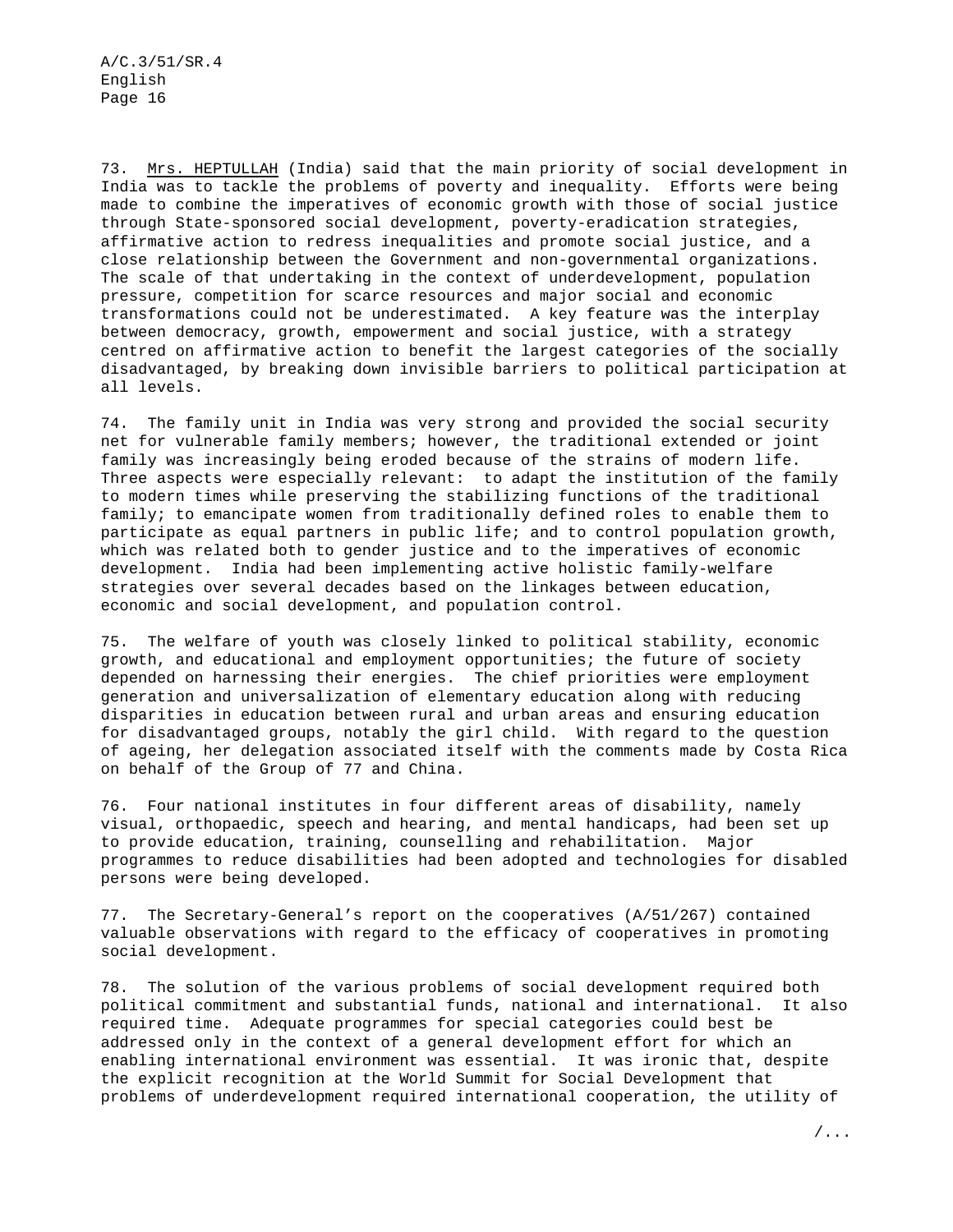international development cooperation was being questioned, development assistance had stagnated or declined, and more and more stringent conditionalities were being imposed under social clauses. There was a disturbing tendency to impose uniform standards of social development worldwide regardless of the stage of development of different parts of the world. International cooperation remained essential to facilitate and accelerate social and economic development.

79. Mr. SERIWA (Libyan Arab Jamahiriya) said that his delegation supported the statement on the question of ageing made by the representative of Costa Rica on behalf of the Group of 77 and China. Despite the encouraging growth in the global economy, economic and social conditions in many developing countries, particularly in Africa, were still disturbing, owing to a large number of external factors such as an increased debt-burden. Such factors adversely affected social development. The goals set out in the Copenhagen Declaration could not be achieved in the absence of a supportive international economic climate. Donor countries and international financial institutions should give priority in all their development programmes to the development of human resources, through support for technical, educational and training programmes, and by improving health and social services. The human person was both the tool and the goal of development.

80. The Libyan Arab Jamahiriya had always tried to make the best use of its human resources and to improve economic and social conditions, while balancing the needs of the individual and society and promoting human rights. Ambitious development plans had given priority to education and training programmes, health, housing and social services. However, those plans had suffered a reverse in recent years due to the unjust sanctions regime imposed on the country, that had caused the Libyan Arab people grievous losses. The negative effects extended to all economic, social and humanitarian spheres. They had particularly affected the most vulnerable sectors of society, especially in regard to health and nutrition. His delegation hoped that the United Nations would take the necessary steps to end the sanctions.

81. Special attention was paid to disabled people in his country. The Libyan Arab Jamahiriya had presided over the Advisory Committee of the International Year for Disabled Persons in 1981, and had passed legislation guaranteeing the rights of disabled persons. A national council for disabled persons had been established in order to raise awareness of disability and integrate disabled persons into society. There were also numerous special facilities in many towns and villages.

82. The international community must continue its efforts to integrate disabled persons fully into society by means of the Long-term Strategy to Implement the World Programme of Action concerning Disabled Persons, and that special attention should be paid to the needs of the most vulnerable members of that sector, such as older persons, women and children.

83. The tenth anniversary of International Youth Year had provided an opportunity to concentrate on youth-related issues and to guarantee the right of young people to education, work, health care and full participation in development, in view of their fundamental role in that regard.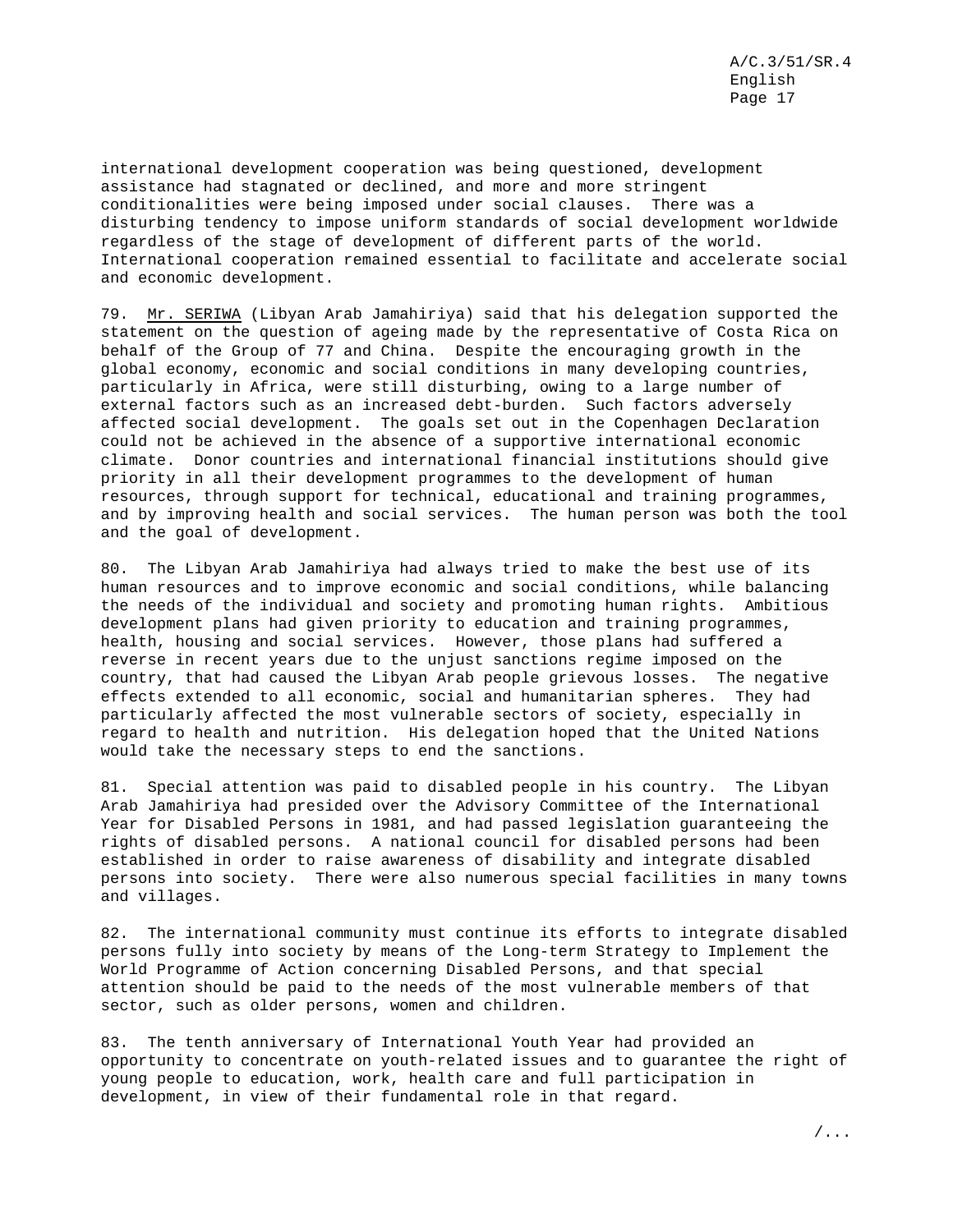84. It was encouraging that resolutions were being adopted to facilitate equitable economic development, but the international community had to take urgent and effective steps to end the discriminatory policies and harsh economic measures imposed by some developed States unilaterally against certain developing countries as a means of imposing their wishes by force. A certain powerful State had recently passed legislation penalizing foreign companies involved in the oil and gas business in the Libyan Arab Jamahiriya in an attempt to impose its laws on other States, in violation of their sovereignty and of international law.

85. Mr. MINOVES-TRIQUELL (Andorra) said that youth issues were of major concern to his Government. He recalled that at the World Summit for Social Development, heads of State and Government had made a commitment to encourage the contribution of people of all age groups and foster dialogue between generations. His delegation believed that the problems facing the world's youth could best be addressed through an intergenerational approach. The World Programme of Action for Youth set out the priorities for action on youth issues. The international community must work together with the United Nations to ensure that the good intentions underlying that document were translated into positive outcomes. The forthcoming World Youth Forum to be held in Vienna would be particularly important in that regard.

86. He wished to highlight two areas of critical concern, namely access to work and human rights education. Unemployment was one of the most acute problems facing young people today. The huge growth of the labour force, in developing countries, would require massive job-creation initiatives. He was firmly convinced that human rights education should begin as early as possible, for young minds were especially susceptible to ideologies and fanaticism. It was imperative that young people should learn respect for human rights and tolerance, since the values inculcated in today's youth would define the shape of the world tomorrow. He called on UNESCO and on voluntary groups to expand their work in that area.

87. Mr. MEKDAD (Syrian Arab Republic) said that the World Summit for Social Development had demonstrated the concern of the international community in a changing world in which an unprecedented number of people suffered deprivation. The Syrian people were well aware of their responsibilities and of the role their country had to play. They were equally aware of the contribution which should be made by the industrialized countries to halting economic and social decline.

88. Despite being forced to devote a large part of its human and material resources to defending its land and people against the expansionist policies of Israel, the Syrian Arab Republic had undertaken a comprehensive and successful social development programme. The leadership provided by the President had ensured the political stability and democratic climate necessary for broad participation in youth-related activities. A number of non-governmental organizations enabled young people and students to protect their interests and rights and to carry out social, political, cultural, sporting and technical activities. Syria's strategy with regard to youth was based on their needs in modern society. Youth programmes guaranteed to young people a number of rights, including the right to education, work, participation in national decision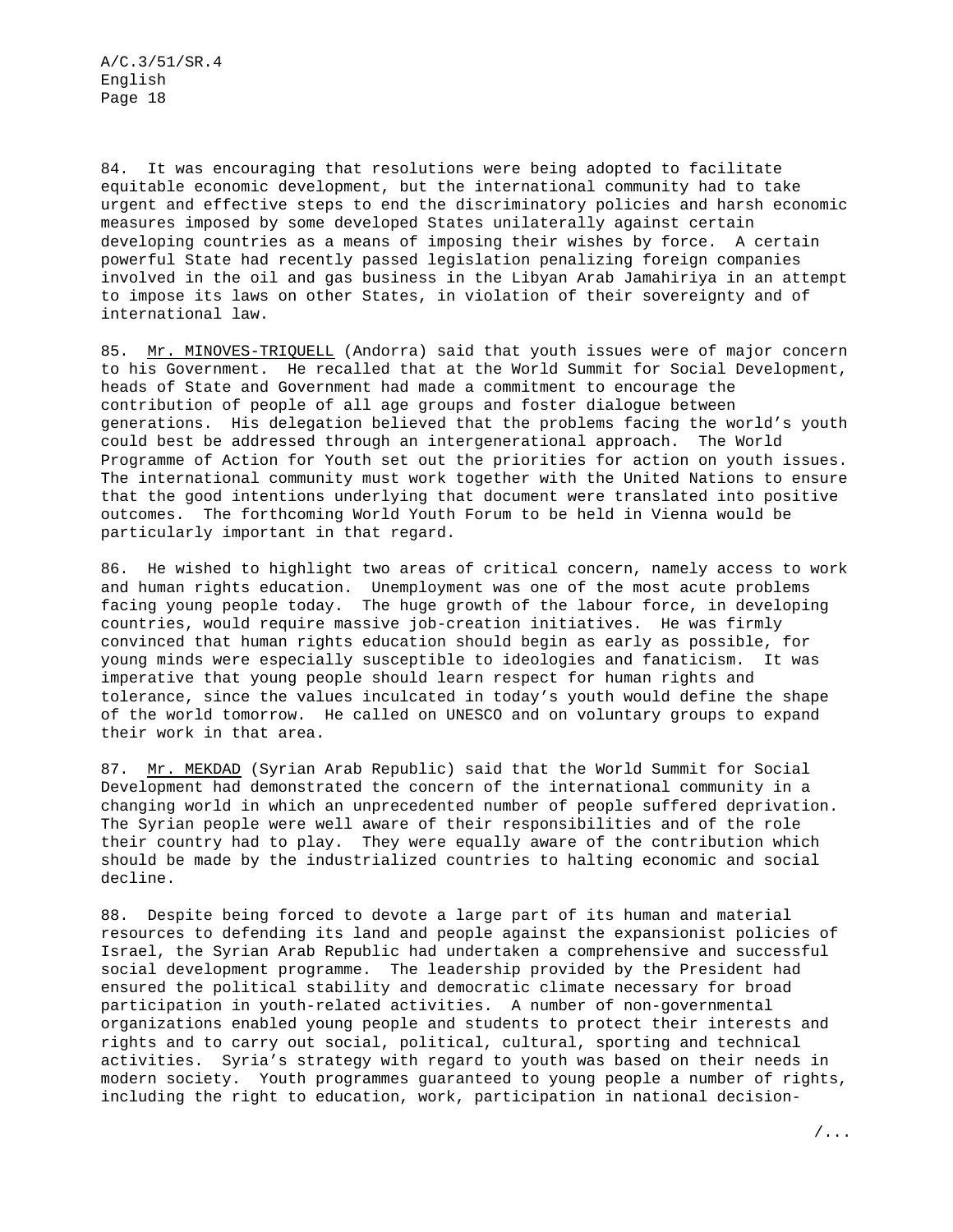making, relocation for purposes of study or work, and self-expression. His country had welcomed the World Programme of Action for Youth.

89. Older persons were treated with the greatest respect in Syria, and a National Council for the health care of older persons had elaborated a draft national plan to guarantee all their needs. His country would contribute to the preparations for the International Year of Older Persons (1999). Syrian society was unanimous in its view that the family was the basis of society and that family values and institutions should be strengthened. Special attention was also given to disabled persons, and special provisions had been made to facilitate their access to training and employment. Further measures were being taken in accordance with the Standard Rules annexed to General Assembly resolution 48/96. Special attention was also given to alleviating the problems faced by children, refugees, orphans and other groups living in difficult circumstances. However, increased resources were necessary in order to implement the World Programme of Action concerning Disabled Persons.

90. His country urged the international community to abide by the commitments undertaken at the World Summit for Social Development, particularly in regard to the provision by highly developed countries of the support necessary to developing countries, most importantly in the fields of finance and technology, with a view to making the world more democratic, humanitarian, secure and stable.

91. Mrs. AL-AWADHI (Kuwait) said that, under the Constitution, disabled persons were treated with especial concern in her country. In common with those with other special needs, disabled persons were provided by the State with a full range of social services and financial support. Recent legislation on the care of disabled persons represented an important achievement in that it guaranteed their rights in every sphere. For example, the State guaranteed to disabled persons appropriate housing, whatever their circumstances. The number of special training centres was being increased, and disabled persons were guaranteed special maternity rights. Special pension provisions had been made for them, and they were exempt from many taxes. Higher child benefits were provided for children born with disabilities. Government agencies followed international specifications in providing access to public facilities and transportation for disabled persons. Kuwaiti businesses employing more than 50 persons were obliged to employ suitably qualified disabled persons, to make up at least 2 per cent of their workforce.

92. The Government was endeavouring to alleviate the effects of the Iraqi occupation on disabled persons, many of whom had suffered inhuman treatment. Moreover, that occupation had greatly increased their numbers. Provision was being made to minimize the resulting social and psychological effects and to fully integrate those who had suffered into society. Kuwait was guided by the Long-term Strategy to Implement the World Programme of Action concerning Disabled Persons.

93. Mr. HABONIMANA (Burundi) said that the crisis which had engulfed Burundi for the past three years had gravely undermined government efforts to assist youth, the elderly, the disabled and the family. The economic embargo unjustly imposed against Burundi by neighbouring countries had devastated an entire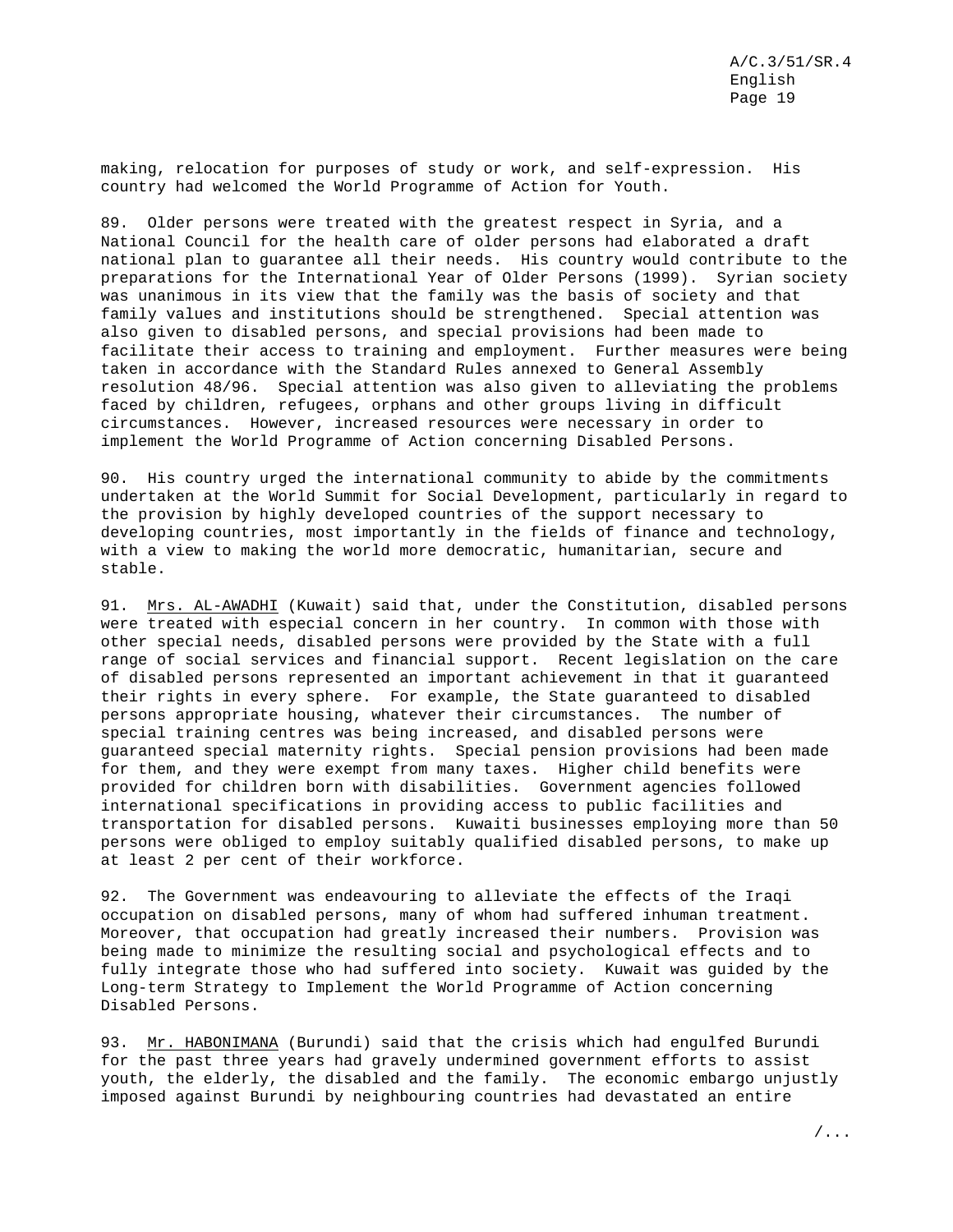people and had seriously jeopardized ongoing programmes of health, education and training, rehabilitation of the disabled, assistance to the elderly, job creation and family planning. The sanctions had been taken in flagrant violation of international humanitarian law, the Charters of the United Nations and of the Organization of African Unity and regional and subregional economic and trade agreements.

94. The economic embargo was reinforcing the rebellion and thereby contributing to the acts of vandalism, massacre of innocent people and destruction of the social and economic infrastructure. Armed groups and militia were intensifying their attacks, directed mainly against the most vulnerable persons in the population. The embargo was particularly devastating for a poor country almost entirely dependent on agriculture. Children, women and the elderly, who constituted 80 per cent of the affected population, were the first to suffer. Epidemic diseases had taken an enormous toll, both in Burundi and in the neighbouring countries which were imposing the embargo; that situation was aggravated by famine and malnutrition. A large proportion of young people had been forced to abandon their education, leading to illiteracy, prostitution, and crime.

95. His delegation therefore urgently appealed to the international community, and particularly to the United Nations, to put pressure on Burundi's neighbours to lift the embargo immediately. The international community must mobilize to assist the people of Burundi.

96. Mr. AL-HITTI (Iraq) said that, since the end of the cold war, increased attention had been paid to economic and social development, particularly in the developing world. The issue was of concern to the whole world, since development was the fruit of security, and the cycle of security and increased development benefited all States, replacing the cycle of poverty, hunger and backwardness.

97. International economic relations were, however, at a critical stage, owing to the unbalanced economic growth of recent decades and the growing disparity between North and South. The situation with regard to human development was equally grave, since illiteracy, poverty, hunger, disease and discrimination were widespread in many countries and hampered development. Some bilateral and multilateral practices also hampered development, and must be reviewed. Specifically, some United Nations bodies played a negative role in certain developing countries. The Security Council and certain Member States imposed sanctions, with disastrous consequences on the peoples and countries concerned. The Secretary-General himself, in his Supplement to an Agenda for Peace (A/50/60-S/1995/1, para. 70), had noted that sanctions could conflict with the development objectives of the Organization and do long-term damage to the productive capacity of the target country, in addition to having a severe effect on other countries that were neighbours or major economic partners of the target country.

98. The Charter gave no guidance with regard to the imposition of sanctions, their extent, effect on development and human rights in the target country, nor as to how and when the sanctions should be lifted. That had permitted certain members of the Security Council to change the use of sanctions from an